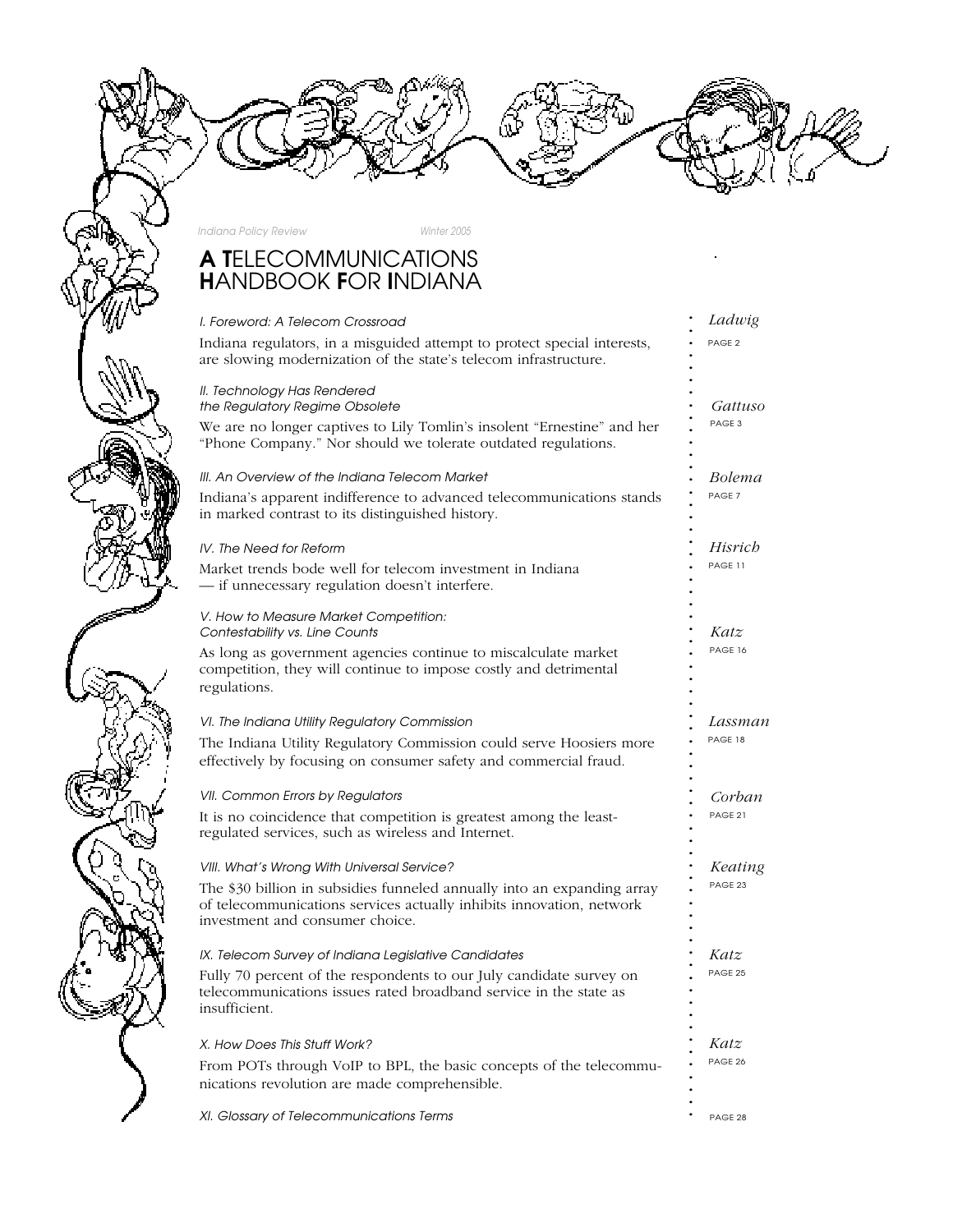### *Taxes, fees and regulatory mandates are keeping phone bills in Indiana artificially high.*

# I*.* F*OREWORD*

**. . . . . . . . . . . . . . . . . . . . . . . . . . . .**

**. . . . . . . . . . . . . . . . . . . . . . . . . . . . . . . . . . . . . . . . . . . .**

#### **A Telecom Crossroad**

In Fort Wayne, there is a concrete-and-<br>rebar monument to what the writers rebar monument to what the writers of this special issue on telecommunications are warning us about — the dangers of catering to political interests rather than heeding market forces.

Coliseum Boulevard was envisioned as a speedy "bypass" a generation ago. But by the time town fathers got through politicking over protecting even the most outdated commercial districts, the new roadway was already obsolete, overtaken by the congestion it was meant to circumvent. It now is a bumper-to-bumper highway to nowhere — an anachronism that should tell us how even the most cunning political calculations fail to keep pace with market forces.

Modern telecommunications travel along highways of a different sort, infrastructures made up of coaxial cable, DSL and Voice over Internet Protocol or VoIP. These help determine Indiana's ability to attract invest-

ment and new jobs.

Sad to say, the blueprint for Indiana's telecom highways is a law almost two decades old, one that ignores not only market forces but also innovation itself.

The state's regulatory regime of price controls, service mandates and marketing restrictions imposed decades ago stands obsolete beside the abundant, affordable telecom options available today.

A July survey by this foundation found that political pressure is building for telecom reform *(see "Candidate Questionnaire," page 25).* Of the 51 candidates responding to the survey, 70 percent rated as insufficient the level of broadband service in the state.

The level of competition in traditional telephone service likewise lags that of many other states, and the majority of survey respondents supported reform in that regard.

Moreover, only 17 percent of survey respondents approved of current rate regulation, which many economists argue deter real competition in local calling. Only 16 percent of our survey respondents supported continued regulation of local telephone rates.

"The industry is not what it was 20, 10 or even five years ago," said Republican state Rep. Eric Koch, who won reelection in the 65th House district.

Democrat Robert Threlkeld, who lost as a challenger in the 20th Senate district, agreed. "Generally, the marketplace provides the best and most efficient regulation," he said. "There is much competition in the telephone industry since both landline and wireless companies provide service."

Compared with other states, Indiana ranks a dismal 47th in the penetration of wireless services and 39th in high-speed Internet access *(see "Overview," page 7).*

Insufficient penetration of advanced telecom technologies carries significant consequences for the Indiana economy.

Of particular concern is Indiana's ranking relative to neighboring states with which it competes for economic development. Only Kentucky ranks lower in broadband penetration across the region.

Taxes, fees and regulatory mandates are keeping phone bills here artificially high. At the same time, municipalities and government-run institutions are exploiting their tax and regulatory advantages in competing against private telecommunications firms.

Indiana was once a leader in telecommunications. The world's first automatic telephone switch was installed in La Porte in 1892.

Telecom law here has not been revised substantively since 1985, and the Indiana Utility Regulatory Commission appears unwilling to adjust to even such obvious market innovations as cell phones.

To understand what a challenge that represents to the 2005 General Assembly, we must return to our bad example.

There was a reason Fort Wayne took so long to approve its bypass. It was because the town fathers tried to maintain a perfect market equilibrium.

Similarly, Indiana regulators would force us to waste time and money subsidizing outdated business models in the telecommunication industry.

If they prevail, Indiana will end up with a telecom highway to nowhere. *— tcl*

**.** *Indiana Policy Review Winter 2005* *The staff thanks the Mackinac Center for Public Policy, Midland, Michigan, for the services of Diane S. Katz, who co-edited this dedicated issue on telecommunications.*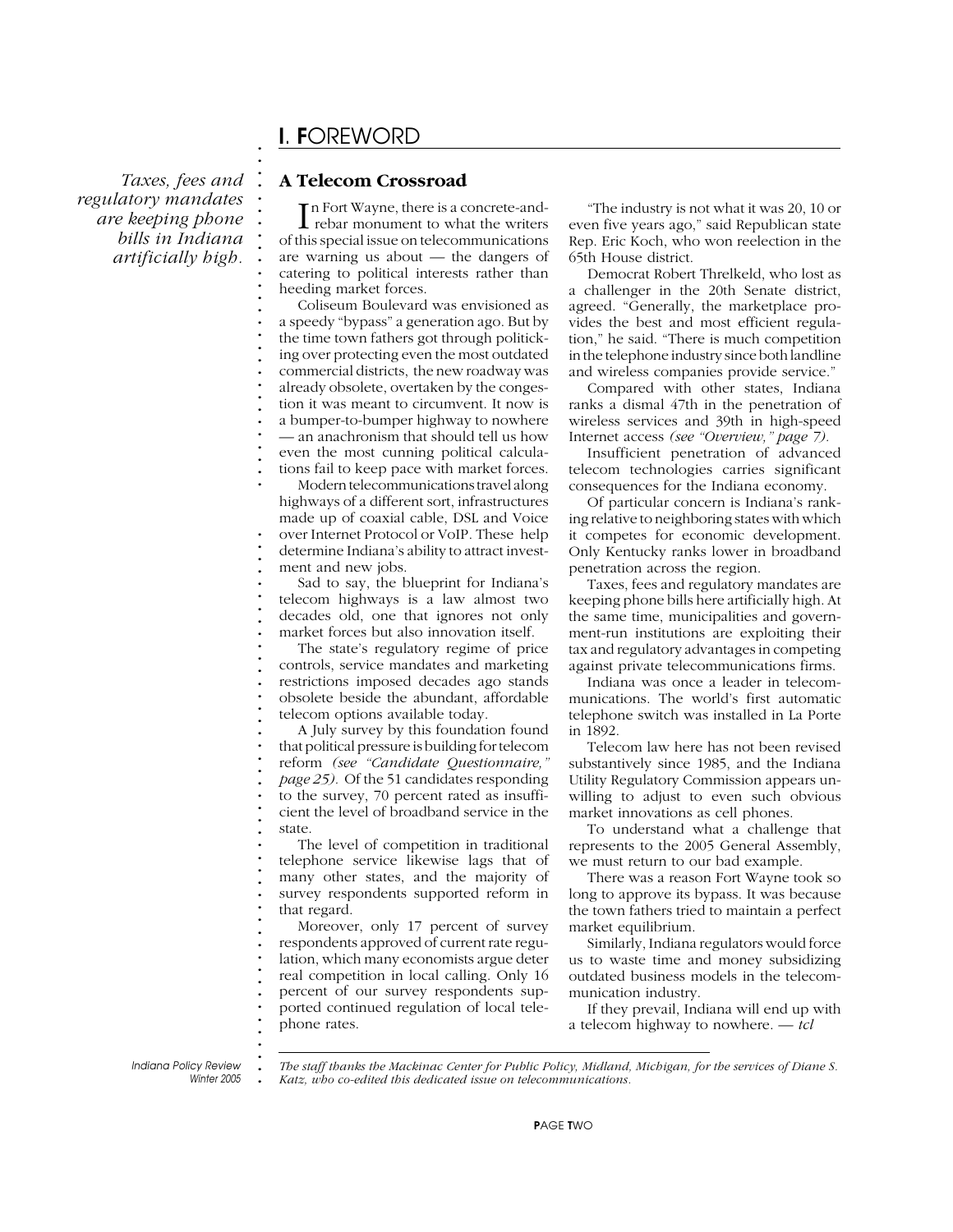# I*I.* A*N OBSOLETE* R*EGULATORY* R*EGIME*

# GOODBYE, "ERNESTINE": COMPETITION COMES TO TELECOMMUNICATIONS

*We have better options than two Dixie cups and a string*

*"We don't care; we don't have to. We're the Phone Company." — "Ernestine"*

#### **by JAMES L. GATTUSO**

For many years, Lily Tomlin made audiences laugh with

her portrayal of "Ernestine," the persnickety telephone operator who constantly reminded callers of their own powerlessness in the face of the Phone Company's monopoly. "We realize," she would say, "that every so often you can't get an operator. For no apparent reason your phone goes out of order, or perhaps you get charged for a call you didn't make.

"We don't care."

Then she would add, "Next time you complain about your phone service, why don't you try using two Dixie cups with a string."<sup>1</sup>

The routine was funny because it rang





petition barred by law, and all long-distance service and most local service provided by the omnipresent Bell System. Unhappy consumers had no place to go. The world today is far different.

*A Telecommunications Handbook for Indiana*

New technologies are bringing competition to nearly every facet of telecommunications. Consumers increasingly are able to choose among a variety of affordable services and providers. However, the regulatory apparatus that long sheltered Ernestine's Phone Company re-

mains largely intact. Unless and until these antiquated regulations are eliminated, consumers will not fully enjoy the economic and social benefits of advanced telecommunications.

#### *Beginnings of Competition*

The breakup of the monopoly telephone system began three decades ago, when MCI and others launched competing long-distance services. Competition accelerated in the mid-1980s, after the forced divestiture

*The regulatory apparatus that long sheltered Lily Tomlin's insolent switchboard operator remains largely intact. Until it is eliminated, consumers will not fully enjoy the benefits of advanced telecommunications.*

**. . . . . . . . . . . . . . . . . . . . . . . . . . . . . . . . . . . . .**

*James L. Gattuso, J.D., is a research fellow in regulatory policy at the Heritage Foundation. He wrote this for the Indiana Policy Review Foundation.*

**.** *Indiana Policy Review Winter 2005*

P*AGE* T*HREE*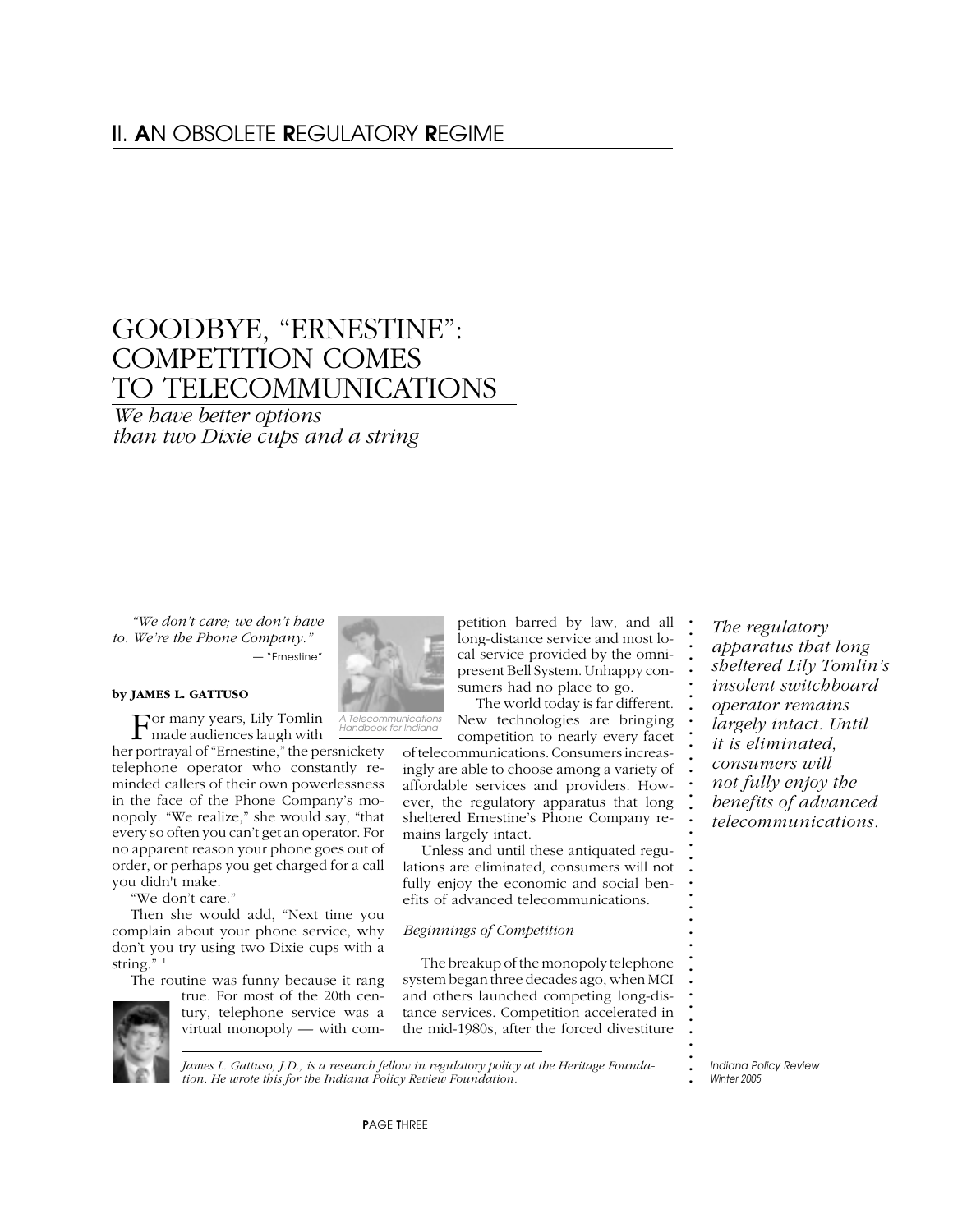## A*N OBSOLETE* R*EGIME*

*Today, only about four in 10 new phones are wireline, a decline of 20 percent in a mere five years. By 2008, nearly 30 percent of wireless subscribers may have no wireline phone.*

of the Bell System. Under a federal consent decree, local calling services were consigned to seven regional "Baby Bells," leaving AT&T as a long-distance provider. Until the 1990s, the Baby Bells' local service monopo-

lies were largely unchallenged. Congress, hoping to recreate the competitive success achieved in long-distance service, then enacted the 1996 Telecommunications Act. Importantly, this act permitted competition in local telephone service by requiring the Bells (dubbed "incumbents") to lease their networks to new competitors at rates set by

- **. .** regulators. This "forced ac-
- cess" was intended to jump-

start competition. The effect of this regulation was mixed. Bell competitors have attracted nearly 30 million subscribers, about 16 percent of the total.<sup>2</sup> In Indiana, com-

*"When those who are governed do too little, those who govern can do too much." (Reagan)*

peting firms serve some 450,000 subscribers, or about 13 percent of the market. In all, competing service is available to Hoosiers in at least 73 percent of the zip codes in Indiana.

Such numbers don't tell the whole story, how-

ever. In fact, the vast majority of "competing" service is provided over the Bells' networks. Less than a quarter of the competitors actually provide their own wireline connections to consumers. Thus, real competition is quite limited.

Congress envisioned independent enterprises selling diverse products to consumers, but most competitors are merely reselling the incumbents' network services.

### **.**

**. .** Two years ago, state regulators provided MCI WorldCom and AT&T with a generous subsidy to bring about more<br>
T competition in our local phone market. Competition has taken off, which is good. But, regulators went too far **.** this month when they required SBC to continue subsidizing these long distance giants. I believe we should stop<br>readering to MCLWaddCom and AT&T and start putting Indiana first **.** pandering to MCI WorldCom and AT&T and start putting Indiana first.

**.** The regulatory subsidy comes as a deep discount SBC is required to provide competitors who lease its local network. **.** Until recently, SBC's rate of \$12.19 was the lowest such rate in the country. Now, SBC can charge \$15.76, which means If probably has about the 42nd worst rate in the country today. The bottom line is that this isn't a sustainable economic it probably has about the 42nd worst rate in the country today. The bottom line is that this isn't a **.** model for a local phone company we depend on to invest in Indiana. **Put Indiana First by Ending Telecom Subsidies**<br> **T** competition in our local phone market. Competition has taken off, which is good this month when they required SBC to continue subsidizing these long distance gian pander

For me, it all comes down to three basic questions: **.**

**. . . . . . . . . . . . . . . . . . . . . . . . . . . . . . .**

**.** • *What is in the best interest of Indiana?* Although well intended, current regulations are now stifling investment **.** and putting jobs at risk. If the subsidy ended, the nation's two largest long-distance companies would start investing **. .** in Indiana instead of getting what amounts to a free ride. Let's put economic development ahead of unnecessary handouts.

**. .** • *Do Hoosiers have communications choices?* The answer is an unequivocal 'yes.' Hoosiers have a wide array of **.** companies competing for their business. Whether it's local, long distance, wireless or high-speed Internet access, the **. .** options are vast. Just count the number of ads in your newspaper about communications services. Or, count the number **.** of phone companies advertising in the Yellow Pages. Choices abound and consumers are clearly in the cat bird's seat.

**.** • *Would consumer rates go up if the AT&T and MCI WorldCom subsidy ended?* National pricing tells the story here. **.** In states across the country, AT&T and MCI WorldCom charge consumers nearly \$50 for a package of telecom services<br>recentless of ribet that we need along lead lines. Said another run, ribether than non-ribelessle ruises of **.** regardless of what they pay to lease local lines. Said another way, whether they pay wholesale prices of \$15.76 (in **.** Indiana) or \$27.65 (in Maryland); they still charge customers nearly \$50. Hoosiers should get a discount since AT&T **.** and MCI WorldCom pay less to lease lines here. the story here.<br>
f telecom services<br>
rices of \$15.76 (in<br>
count since AT&T<br>
ort of ending the<br>
ing on federal and<br>
L.<br> *Indianapolis Star* 

**EXECUTE THE TEND IS NOTE THAT IS NOTE THAT IS SET ASSESS OF CASE INC. THE STATE TERM IS STATE THAT IS SET A STATE THAT IS STATE THAT IS STATE THAT IS STATE THAT IS STATE THAT IS STATED THAT IS STATED THAT IS STATED THAT I .** handouts AT&T and MCI WorldCom receive. Considering that MCI WorldCom was barred from bidding on federal and **.** state contracts in 2003 because of past indiscretions, I think it's wrong for Indiana to reward them.

**. .** We need to end this misguided policy and put Indiana first.

*— State Rep. Ed Mahern (D-Indianapolis) writing in the Jan. 18 Indianapolis Star*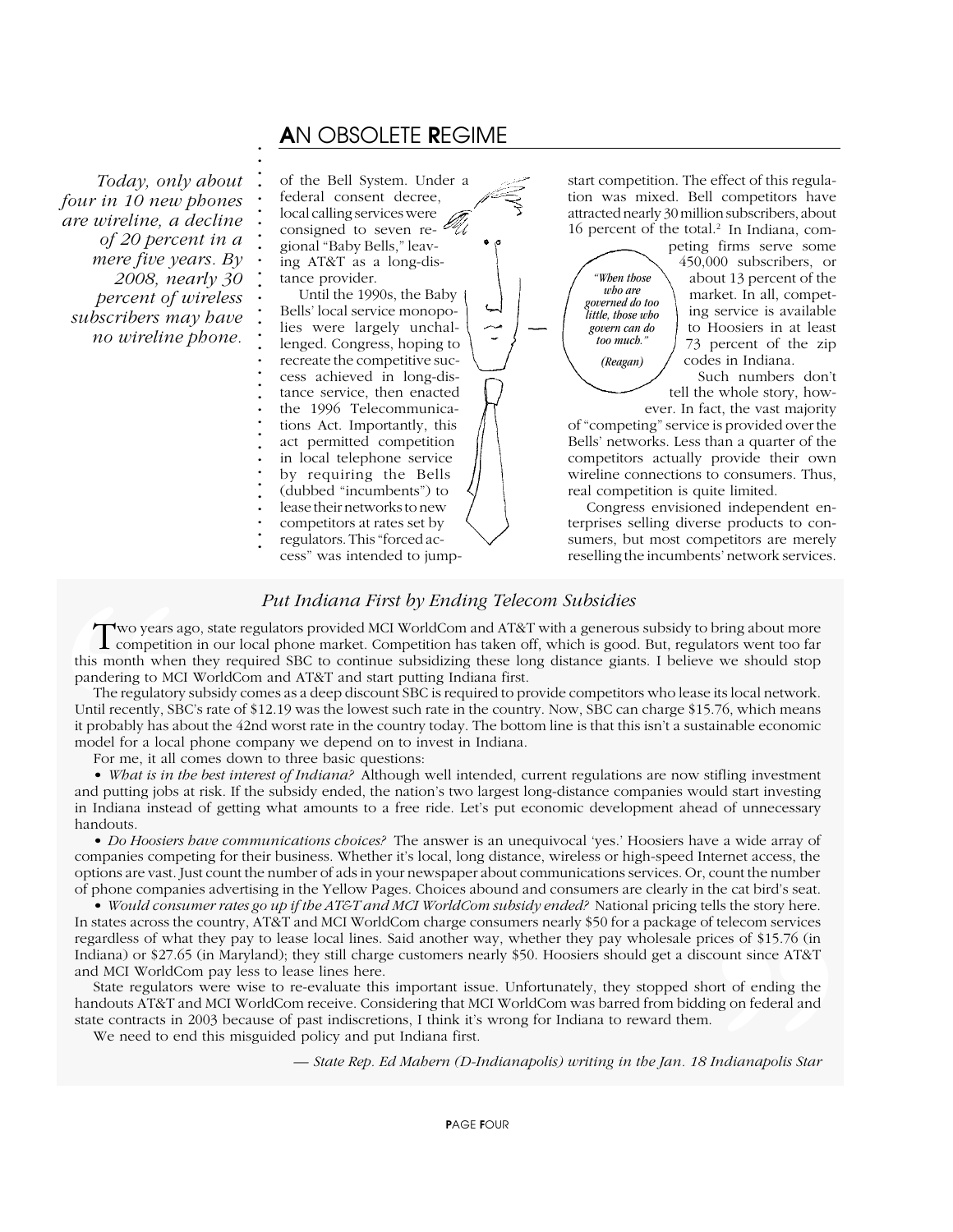This Potemkin competition is unsustainable without the low-cost network access rates mandated by regulators. Moreover, there is considerable evidence that the forced access regime has inhibited invest-

ment in new services

*"If you have 10,000 regulations, you destroy all respect for the law." (Winston Churchill)*

and more reliable and secure facilities. Incumbents as well as competitors have little incentive to put money into network upgrades.3 (While a recent court decision cut back these forced sharing requirements, they are not yet eliminated.)

#### *Wireless Telephony*

Although enormous regulatory attention has been paid to these forced sharing requirements, the real explosion in telecom choice has come from technologies not even contemplated in the 1996 act. Foremost among these is wireless telephony.

Wireless phones were largely a niche product in 1996, used by only about 33 million Americans. By the beginning of this year, there were more than 158 million wireless subscribers.<sup>4</sup> By comparison, the incumbent companies have only 151 million wireline subscribers, a number that has dropped by nearly 17 percent in the last four years.<sup>5</sup> (In Indiana, there are about 3.5 million wireless subscribers, and just fewer than 3.2 million incumbent wireline telephone subscribers).<sup>6</sup> In terms of revenue, wireless telephone services now generate more than the wireline services (\$81 million to \$71 million), although wireline revenue is still higher when other sources, such as payphones, are included.

Do wireless phones compete with traditional phones? In its early years, wireless telephony was mostly just an (expensive) backup system, used when you were in your car or otherwise away from your "normal" phone. As wireless rates have dropped, however, consumers have increased their use of wireless service. Already, over 14 percent of consumers about one in seven — view their wireless phone as their primary phone.7 Many have cut the cord completely — about six percent of wireless subscribers have no wireline

phone.8 By 2008, according to one survey, nearly 30 percent will have no wireline phone.<sup>9</sup> The impact of wireless communications can also be seen in telephone sales. As late as 1999, American consumers purchased over two wireline telephones for every wire**. . . . . . . . . . . . . . . . . . . . . . . . . . . . . . . . . . . . . . . . . . . . . . . . . . . . . . . . . . . . . . . . . . . . . . . . . . .**

less phone they bought. Today, only about four in 10 new phones are wireline telephones. The absolute number of wireline phones purchased declined about 20 percent in a mere five years.<sup>10</sup>

It should be noted, of course, that incumbent telephone companies are not necessarily hurt when a consumer switches from wireline to wireless phone service. Incumbent telephone companies provide wireless service, too. Yet the wireless industry is fiercely competitive. Six or more firms in each market compete for consumers' business, most with their own networks in place. Customers switch between these providers with ease.

#### *Internet Telephony*

A second source of competition — also unforeseen in 1996 — is Internet-based telephone service. "Voice Over Internet Telephony" (VoIP) is the transmission of telephone calls over the Internet rather than through the switches and circuits that make up the traditional telephone network. In essence, it's like an instant messaging system that contains spoken, rather than written, words.

Currently, about 600,000 consumers have VoIP subscriptions.<sup>11</sup> That number is expected to grow dramatically in the next few years. The Yankee Group, for example, forecasts 17.5 million VoIP subscribers by 2008.12 Some analysts are even more bullish on VoIP, arguing that it will replace wireline telephone service entirely.

Much like wireless telephony, VoIP promises to not only present a competitive challenge to traditional phone service, but to be itself highly competitive. Currently, the VoIP market leader is an independent start-up firm called Vonage *(see page 17),* which has about half of today's customers. But many more providers — large and small — are beginning to offer the service. AT&T plans to have over a million VoIP customers by the end of 2005. Comcast is *Despite vast changes in telecom technology, rules governing forced sharing of facilities remain in place. Telephone service is subjected to heavy taxes and fees, some of which are used to subsidize some consumers at the expense of others.*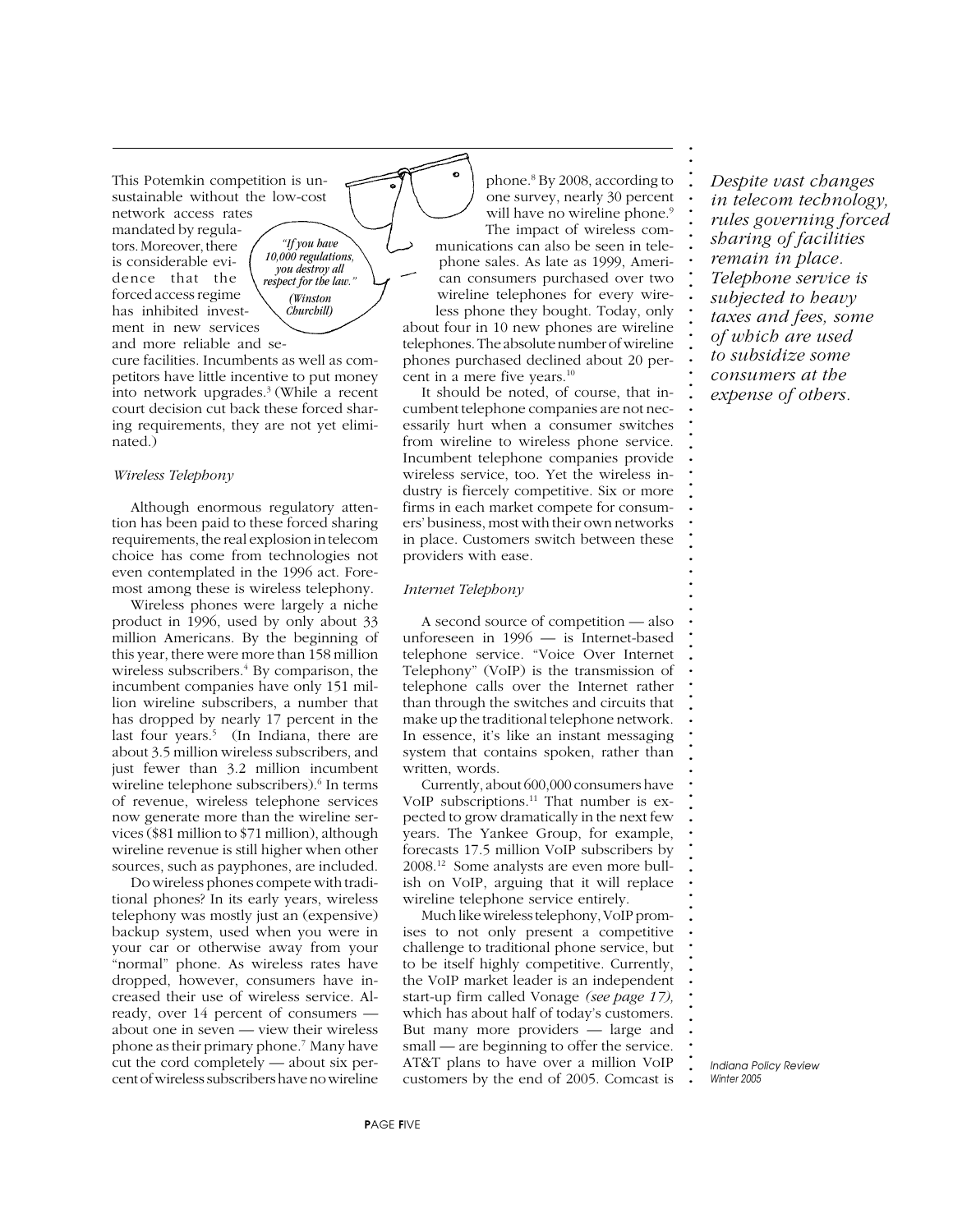### A*N OBSOLETE* R*EGIME*

*Regardless of whether comprehensive government controls made sense in a world of monopoly, they certainly do not make sense in today's competitive market.*

**. . . . . . . . . . . . . . . . . . . . . . . . . . . . .**



**.** *Indiana Policy Review Winter 2005* **. . . . . . . . .**

planning to offer VoIP to 40 million Americans by 2006.13 As in wireless, the traditional telephone service providers are also stepping in with their own VoIP services. However, the traditional providers have no special market leverage. While many VoIP messages still terminate on their wirelines, they are transmitted by a variety of Internet service providers that do not rely on wholesale leasing of incumbents' network facilities.

Perhaps more important, VoIP service can be provided without using telephone lines at all. Just like other forms of Internet service, VoIP can be transmitted over nearly any high-speed ("broadband") connection. Telephone companies are by no means dominant in the market for such connections. According to government figures, about 60 percent of high-speed connections are provided over cable television lines.14 Telephone companies provide only about a third of such connections. In addition, consumers in many areas can also choose among wireless or satellite-based broadband providers. Even local utilities

> *"The most may err as grossly as the few." (John Dryden)*

may soon provide the service.15 While the market for broadband is relatively new, it is clearly not a monopoly nor dominated by telephone service providers.

Despite these vast changes in telephone markets, the regulatory sys-

tem that governs them has remained relatively unchanged. Rates and services remain tightly regulated by states and the federal government. Many of the rules governing forced sharing of facilities remain in place. Telephone service is subjected to heavy taxes and fees, some of which are used to subsidize some consumers at others' expense.

Regardless of whether such comprehensive government controls made sense in a world of monopoly, they certainly do not make sense in today's competitive market. Worse, they discourage investment and innovation, slowing the very advances that could most benefit consumers.

We are no longer captives to insolent "Ernestine" and her Phone Company. There is no reason we should remain captive to outdated Ernestine-era regulations that inhibit even greater telecom progress.

#### *Endnotes*

1. From SNL Transcripts at http:// snltranscripts.jt.org/76/ 76aphonecompany.phtml.

2. Statistics on CLEC competition from Federal Communications Commission, "Local Telephone Competition: Status as of Dec. 31, 2003," June 2004.

3. Pursuant to a recent court decision, the forced sharing program is being significantly cut back. It is unclear at this point what, if any, requirements will remain.

4. Robert F. Roche, "CTIA's Semi-Annual Industry Survey," Cellular Telecommunications and Internet Association, 2004.

5. Federal Communications Commission, "Local Telephone Competition: Status as of Dec. 31, 2003," (June 2004). This figure does not include the smallest carriers, who account for about two percent of total lines.

6. CTIA Semi-Annual Industry Survey and FCC Local Competition Status Report.

7. "Landline Displacement to Increase as More Wireless Subscribers Cut the Cord," Instat/MDR press release, Feb. 25, 2004 (http://www.instat.com/ press.asp?Sku=IN041644MCM&ID=895).

8. Antone Gonsalves, "Wireless-Only Subscribers Increasing," techweb.com (http:// www.techweb.com/wire/26803793).

9. InStat/MDR.

10. Consumer Electronics Association, "U.S. Consumer Electronics Sales & Forecasts," (2003 and 2004 Issues).

11. Declan McCullough, "Congress Runs Into VoIP Divide," CNET News.com, July 7, 2004 (http://news.zdnet.com/2100-1009\_22- 5260162.html).

12. Reuters, "AT&T, Vonage, Cut Prices," USA Today.com, Sept. 30, 2004 (http:// www.usatoday.com/tech/techinvestor/ corporatenews/2004-09-30-voip-pricesdown\_x.htm).

13. "Comcast VoIP: Says They'll Serve 40 Million Homes by 2006," Broadband Reports.com(http://www.broadbandreports.com/shownews/44652).

14. Federal Communications Commission, "High-Speed Connections for Internet Access: Status as of Dec. 31, 2003," (2004).

15. The FCC in October modified its rules to facilitate growth of such "broadband over power line" ("BPL") services.  $\circ$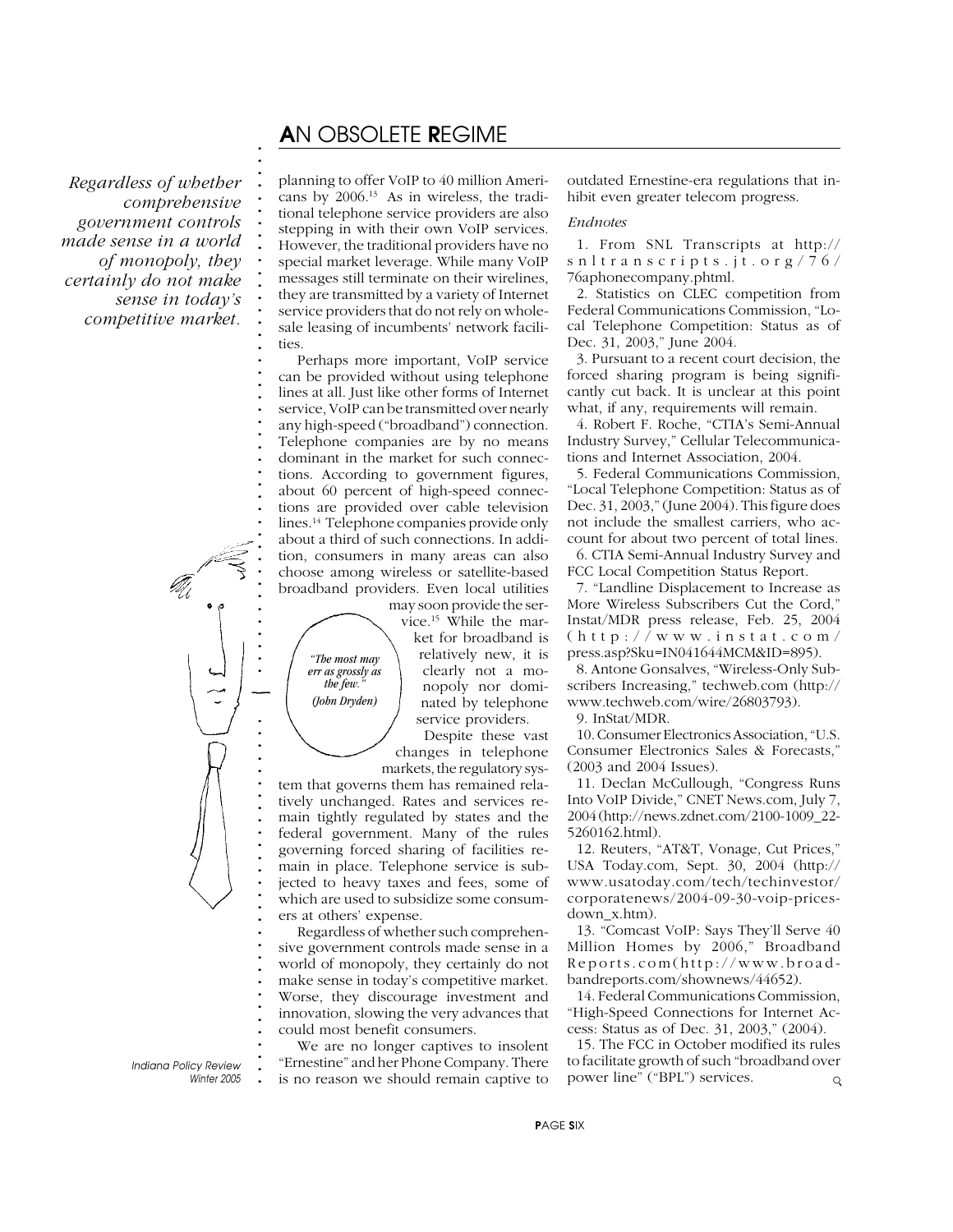# INDIANA'S REPUTATION FOR INNOVATION IS ON THE LINE

*Hoosiers must restore the policy environment that encouraged such historic inventions as the automatic telephone switch, the hand-held calculator, the high-fidelity phonograph, the jukebox and the commercial television set*

#### **by THEODORE BOLEMA**

The break-up of the Bell sys-<br>tem two decades ago revolutionized telephone service by enabling market competition. A decade of advances in telecommunications technology represents a

second revolution that, where allowed to flourish, is vastly improving both personal convenience and economic productivity.

Unfortunately, despite a history of technological leadership, Indiana now lags many other states and foreign countries in the adoption of wireless and high-speed Internet services.

 Insufficient penetration of these advanced technologies carries significant consequences for the Indiana economy. As noted by TechNet, a coalition of CEOs advocating for technological innovation, "Just as rivers and ports, followed by railroads, highways and airports were once

essential determiners of where



*Theodore R. Bolema, J.D., an adjunct scholar with the Mackinac Center for Public Policy of Midland, Mich., a fellow member of the State Policy Network. He is an attorney specializing in regulatory law and economics in the Finance and Law Department of Central Michigan University's College of Business Administration. Bolema wrote this for the Indiana Policy Review Foundation.*

companies chose to locate and where industry flourished, so, too, is access to broadband today."

Assessing the extent of advanced services in the state is a necessary first step toward im-

proving telecom policy.

Indiana currently ranks a troubling 47th among the states in the degree of wireless penetration, and 39th in "high-speed" Internet services (broadband).

"Penetration" refers to the number of Internet lines or wireless subscribers relative to the state's population.

In Indiana, there are 2,642,810 wireless subscribers and 419,131 high-speed Internet lines among a population of 6,195,643.

#### *Broadband in Indiana*

"High-speed" Internet is defined by the Federal Communications Commission as service that sends or receives data transmis-

*"Just as rivers and ports, followed by railroads, highways and airports were once essential determiners of where companies chose to locate and where industry flourished, so, too, is access to broadband today." — TechNet*

*A Telecommunications Handbook for Indiana*

**.** *Winter 2005*

**. . . . . . . . . . . . . . . . . . . . . . . . . . . . . . . . . .**

**<sup>.</sup>** *Indiana Policy Review*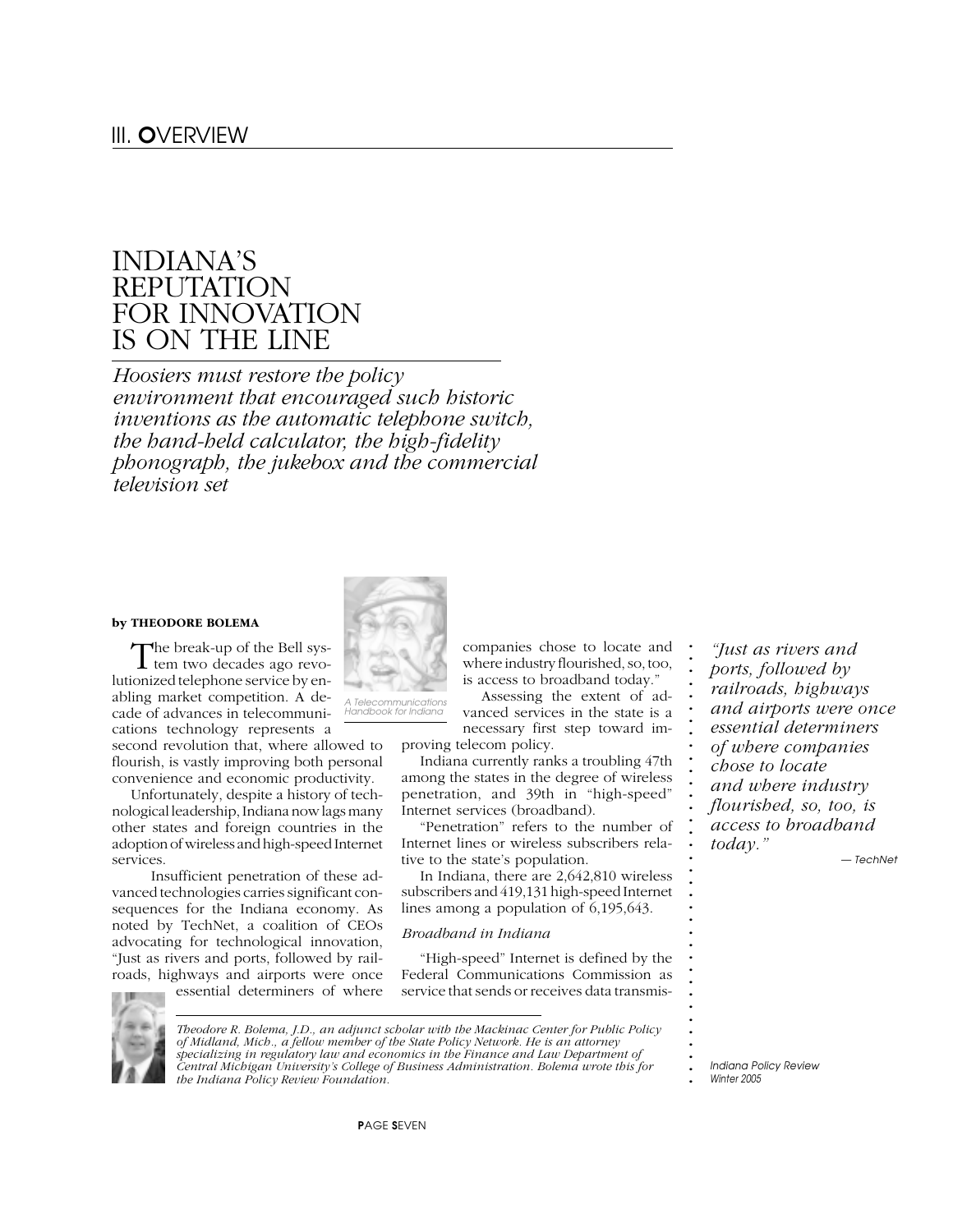# O*VERVIEW*

**. . . . . . . . . . . . . . . . . . . . . . . . . . . . . .**

*penetration rate reflects more than a quaint preference for the traditional wireline network. It represents lower productivity and a lack of technological sophistication.*

sions at a speed exceeding 200 kilobits per second (kbps). Slower transmission speeds typically are inadequate for advanced applications.

Broadband service is deation livered in a variety of ways. The most common type of high-speed service in Indiana today is coaxial cable (61.3 percent), which routes Internet transmissions through the same pipe that delivers cable television programming. Digital Subscriber

Lines, or DSL, account for 30.8 percent of the state's high-speed service. DSL transmits signals through the copper-wire telephone network. The balance of Indiana's broadband market, about eight percent, is comprised of satellite, wireless and other customized connections.

> Indiana can boast of a variety of broadband service providers; the state ranks 15th in the number of firms (29). The actual number of high-speed lines relative to the state's population (6.76 percent) falls well below the national average of 9.71 percent.

Penetration Rate

Of particular concern is Indiana's ranking relative to neighboring states with which it competes for economic development. Only Kentucky ranks lower than Indiana in broadband penetration across the region.

With a lower broadband penetration rate than the national average, Indiana fares even worse when compared against international frontrunners. The United States lags 10 other countries in high-speed Internet lines, including South Korea (23.17 percent), Canada (13.27 percent) and even Iceland (11.22 percent). To the





extent that unnecessary state and federal regulations impede innovation and investment, the nation is ill-served. According to Michael Powell, chairman of the Federal Communications Commission:

 (W)e will not have the information workers of the future, we will not have the health care system of the future, and we will not have the economy of the future if we don't have the platform that's designed for growth and innovation. And that platform is broadband.

#### *Wireless Services in Indiana*

The number of wireless subscribers in Indiana has grown in recent years, but the state still ranks a dismal 47th nationwide, with a penetration rate of 42.65 percent. That's the lowest rate across the Midwest region.

The United States as a whole also trails most other developed countries, with a wireless penetration rate of 54.3 percent, or 26th among the 30 member countries of the Organization for Economic Cooperation and Development.

Today's wireless devices feature applications well beyond local and long-distance calling. These devices, capable of transmitting video and data, effectively serve as portable Internet connections (albeit limited). Thus, Indiana's weak penetration rate reflects more than a quaint preference for the traditional wireline network. It represents lower productivity and a lack of technological sophistication.

#### *Voice over Internet Protocol (VoIP)*

Voice over Internet Protocol, or VoIP, generally refers to calls transmitted over the Internet rather than through the traditional copper-wire telephone network. Nearly all

#### P*AGE* E*IGHT*

# **. .** *Wireless Penetration by State, 2003*

| State          | Penetration | Wireless    | Wireless           | Population |
|----------------|-------------|-------------|--------------------|------------|
|                | Rank        | Penetration | <b>Subscribers</b> |            |
| D.C.           | 1           | 91.07%      | 513,102            | 563,384    |
| New Jersey     | 2           | 67.14%      | 5,799,417          | 8,638,396  |
| Delaware       | 3           | 66.49%      | 543,526            | 817,491    |
| Florida        | 4           | 63.78%      | 10,855,430         | 17,019,068 |
| Hawaii         | 5           | 61.31%      | 771,023            | 1,257,608  |
| Maryland       | 6           | 60.26%      | 3,319,605          | 5,508,909  |
| Wyoming        | 7           | 59.00%      | 295,706            | 501,242    |
| Massachusetts  | 8           | 58.16%      | 3,741,975          | 6,433,422  |
| California     | 9           | 57.38%      | 20,360,454         | 35,484,453 |
| Georgia        | 10          | 56.88%      | 4,940,091          | 8,684,717  |
| Illinois       | 11          | 56.77%      | 7,183,989          | 12,653,544 |
| Virginia       | 12          | 56.15%      | 4,147,182          | 7,386,330  |
| Colorado       | 13          | 56.14%      | 2,554,731          | 4,550,688  |
| Connecticut    | 14          | 55.37%      | 1,928,988          | 3,483,372  |
| Washington     | 15          | 55.08%      | 3,377,193          | 6,131,445  |
| Louisiana      | 16          | 54.94%      | 2,470,146          | 4,496,334  |
| Nevada         | 17          | 54.30%      | 1,216,838          | 2,241,154  |
| North Carolina | 18          | 54.18%      | 4,554,723          | 8,407,248  |
| Nebraska       | 19          | 53.88%      | 937,184            | 1,739,291  |
| Minnesota      | 20          | 52.92%      | 2,677,472          | 5,059,375  |
| Rhode Island   | 21          | 52.72%      | 567,331            | 1,076,164  |
| South Carolina | 22          | 51.83%      | 2,149,480          | 4,147,152  |
| Texas          | 23          | 51.21%      | 11,327,700         | 22,118,509 |
| Arizona        | 24          | 50.94%      | 2,843,061          | 5,580,811  |
| Tennessee      | 25          | 50.92%      | 2,974,512          | 5,841,748  |
| Ohio           | 26          | 50.87%      | 5,817,211          | 11,435,798 |
| Michigan       | 27          | 50.74%      | 5,114,259          | 10,079,985 |
| New Hampshire  | 28          | 50.38%      | 648,788            | 1,287,687  |
| Oregon         | 29          | 50.00%      | 1,778,936          | 3,559,596  |
| Alabama        | 30          | 49.82%      | 2,242,108          | 4,500,753  |
| New York       | 31          | 49.26%      | 9,453,613          | 19,190,115 |
| Wisconsin      | 32          | 49.78%      | 2,723,985          | 5,472,299  |
| Pennsylvania   | 33          | 49.12%      | 6,073,573          | 12,365,455 |
| Utah           | 33          | 49.12%      | 1,154,992          | 2,351,467  |
| South Dakota   | 35          | 47.78%      | 365,211            | 764,309    |
| Arkansas       | 36          | 47.58%      | 1,296,901          | 2,725,714  |
| Missouri       | 37          | 47.18%      | 2,691,255          | 5,704,484  |
| Alaska         | 38          | 46.73%      | 303,184            | 648,818    |
| Kansas         | 39          | 46.31%      | 1,261,242          | 2,723,507  |
| Mississippi    | 40          | 45.99%      | 1,325,160          | 2,881,281  |
| Oklahoma       | 41          | 45.97%      | 1,614,191          | 3,511,532  |
| New Mexico     | 42          | 45.84%      | 859,408            | 1,874,614  |
| lowa           | 43          | 45.61%      | 1,342,931          | 2,944,062  |
| Idaho          | 44          | 44.31%      | 605,488            | 1,366,332  |
| Kentucky       | 45          | 44.02%      | 1,812,657          | 4,117,827  |
| Maine          | 46          | 43.52%      | 568,195            | 1,305,728  |
| Indiana        | 47          | 42.65%      | 2,642,810          | 6,195,643  |
| Montana        | 48          | 40.75%      | 373,947            | 917,621    |
| West Virginia  | 49          | 37.30%      | 675,257            | 1,810,354  |

United States 54.00% 157,042,082 290,809,777

Sources: Federal Communications Commission; U.S. Census Bureau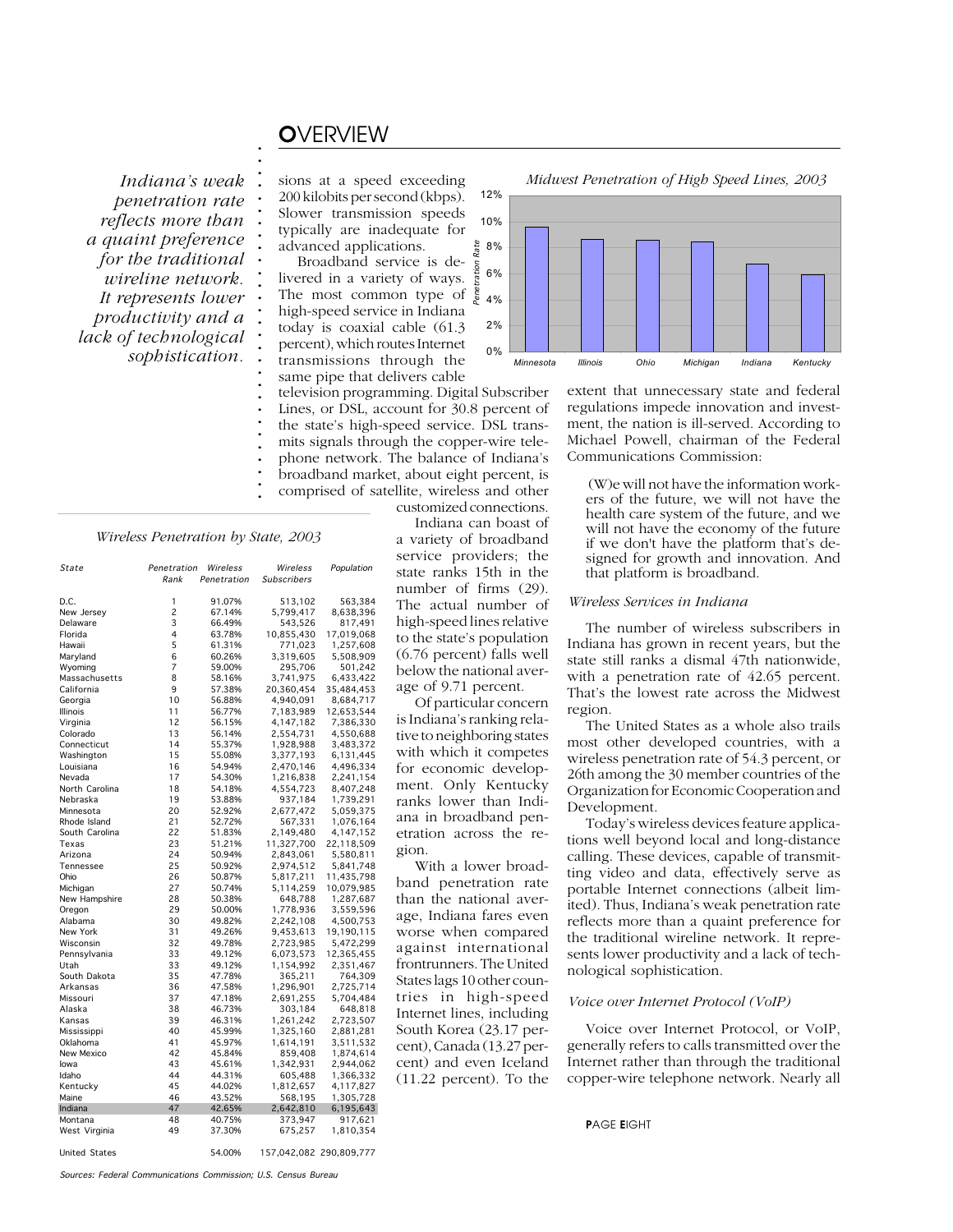

of the major cable and DSL providers have either launched VoIP services or have announced plans to do so. The number of subscribers is forecast to increase exponentially in the near future.

VoIP has been tested for years, but it was not commercially viable as long as the service required a third-party to digitize the sound waves of voice for transmission and to reconvert the digital signal to voice at the termination of the call. With broadband, however, this conversion can now be readily accomplished at little cost. VoIP service is currently priced at about \$40 per month and falling.

VoIP offers an amazing convergence of audio, video and text applications. But absent widespread penetration of broadband, Indiana will be unable to exploit the benefits of the most advanced telecom services.

#### *Policy Implications*

Indiana's low rankings in broadband and wireless technologies indicate indifference to sound telecom policy. While state government should avoid direct interference in the market, the Legislature can and should eliminate tax and regulatory barriers that inhibit telecom investment and innovation. According to TechNet, "While the private sector should drive deployment of a next generation broadband network, policymakers, and, in particular, state governments, have a major role to play in achieving this goal."

Among the most significant obstacles are municipal rights-of-way policies that delay deployment and increase service costs. Municipalities too often exploit their authority by imposing unreasonable "fees" on service providers. Investor uncertainty also is problematic. Federal and state regulators are threatening to impose price controls,

access requirements and marketing mandates on wireless and broadband technologies. California regulators, for example, already have announced their intention to regulate VoIP, while Minnesota is appealing a

recent court decision that blocked the state from imposing new regulations. Other states, including Michigan, also have opened regulatory proceedings.

In contrast, Florida has opted to protect VoIP from government interference. Indiana would do well to follow the Sunshine

State's lead, which would help to attract telecom investment and spur economic growth.

Unlike the present day, Indiana was once a technological leader. As noted elsewhere in this special issue, the world's first automatic telephone switch was installed here.

The state also launched the electric arc light; mass production of motor wire; the first hand-held calculator (the "Bomar Brain"); the self-contained washing machine; the self-measuring gas and oil pump; the high-fidelity phonograph; the Odyssey video game system; the jukebox; and the commercial television

Indiana's apparent indifference to advanced telecommunications stands in marked contrast to its distinguished history. Not only does this indifference undermine Indiana's proud legacy, it undercuts the state's competitiveness and economic well-being.

*Conclusion*

set.

**. . . . . . . . . . . . . . . .**

**. .**

**. . . . . . . . . .**

*Only Kentucky ranks lower than Indiana in broadband penetration across the region.*

# **.** *State Ranking of Broadband*

| State                | Penetration<br>Ranking   | High-Speed<br>Penetration | High-Speed<br>Lines | Population             |
|----------------------|--------------------------|---------------------------|---------------------|------------------------|
| D.C.                 | 1                        | 15.74%                    | 88,683              | 563,384                |
| Massachusetts        | $\overline{c}$           | 14.29%                    | 919,638             | 6,433,422              |
| New Jersey           | 3                        | 12.81%                    | 1,106,541           | 8,638,396              |
| Connecticut          | 4                        | 12.76%                    | 444,525             | 3,483,372              |
| New York             | 5                        | 11.79%                    | 2,262,804           | 19,190,115             |
| California           | 6                        | 11.74%                    | 4,165,658           | 35,484,453             |
| Florida              | $\overline{\mathcal{L}}$ | 11.67%                    | 1,986,938           | 17,019,068             |
| New Hampshire        | 8                        | 11.59%                    | 149,180             | 1,287,687              |
| Rhode Island         | 9                        | 11.36%                    | 122,255             | 1,076,164              |
| Alaska               | 10                       | 11.06%                    | 71,778              | 648,818                |
| Nevada               | 11                       | 11.04%                    | 247,442             | 2,241,154              |
| Washington           | 12                       | 10.96%                    | 672,247             | 6,131,445              |
| Oregon               | 13                       | 10.69%                    | 380,507             | 3,559,596              |
| Georgia              | 14                       | 10.68%                    | 927,398             | 8,684,717              |
| Maryland             | 15                       | 10.49%                    | 578,004             | 5,508,909              |
| Kansas               | 16                       | 10.46%                    | 284,911             | 2,723,507              |
| North Carolina       | 17                       | 10.02%                    | 842,130             | 8,407,248              |
| Nebraska             | 18                       | 9.98%                     | 173,524             | 1,739,291              |
| Virginia             | 19                       | 9.70%                     | 716,839             | 7,386,330              |
| Arizona              | 20                       | 9.61%                     | 536,465             | 5,580,811              |
| Minnesota            | 21                       | 9.60%                     | 485,839             | 5,059,375              |
| Colorado             | 22                       | 9.35%                     | 425,431             | 4,550,688              |
| Wisconsin            | 23                       | 8.93%                     | 488,620             | 5,472,299              |
| Texas                | 24                       | 8.70%                     | 1,924,664           | 22,118,509             |
| Illinois             | 25                       | 8.60%                     | 1,088,770           | 12,653,544             |
| Ohio                 | 26                       | 8.55%                     | 977,886             | 11,435,798             |
| Delaware             | 27                       | 8.44%                     | 69,010              | 817,491                |
| Michigan             | 28                       | 8.42%                     | 848,837             | 10,079,985             |
| Louisiana            | 29                       | 8.20%                     | 368,528             | 4,496,334              |
| Oklahoma             | 30                       | 8.16%                     | 286,510             | 3,511,532              |
| Tennessee            | 31                       | 8.07%                     | 471,341             | 5,841,748              |
| Pennsylvania         | 32                       | 7.85%                     | 971,170             | 12,365,455             |
| Alabama              | 33                       | 7.83%                     | 352,215             | 4,500,753              |
| Missouri             | 34                       | 7.70%                     | 439,067             | 5,704,484              |
| Maine                | 35                       | 7.60%                     | 99,200              | 1,305,728              |
| South Carolina       | 36                       | 7.50%                     | 310,906             | 4,147,152              |
| Vermont<br>Utah      | 37<br>38                 | 7.22%                     | 44,724              | 619,107                |
| Indiana              | 39                       | 6.93%                     | 162,905             | 2,351,467              |
| lowa                 | 40                       | 6.76%<br>6.50%            | 419,131<br>191,464  | 6,195,643<br>2,944,062 |
| Kentucky             | 41                       | 5.90%                     | 243,005             | 4,117,827              |
| Idaho                | 42                       | 5.89%                     | 80,455              | 1,366,332              |
| Arkansas             | 43                       | 5.80%                     | 158,197             | 2,725,714              |
| West Virginia        | 44                       | 5.58%                     | 100,937             | 1,810,354              |
| North Dakota         | 45                       | 4.98%                     | 31,571              | 633,837                |
| Wyoming              | 46                       | 4.95%                     | 24,818              | 501,242                |
| New Mexico           | 47                       | 4.89%                     | 91,736              | 1,874,614              |
| Montana              | 48                       | 4.28%                     | 39,240              | 917,621                |
| Mississippi          | 49                       | 4.04%                     | 116,495             | 2,881,281              |
| South Dakota         | 50                       | 3.74%                     | 28,557              | 764,309                |
|                      |                          |                           |                     |                        |
| <b>United States</b> |                          | 9.71%                     | 28.230.149          | 290.809.777            |

 $\mathsf{Q}$ 

Sources: Federal Communications Commission; U.S. Census Bureau

**.** *Penetration, 2003* **.**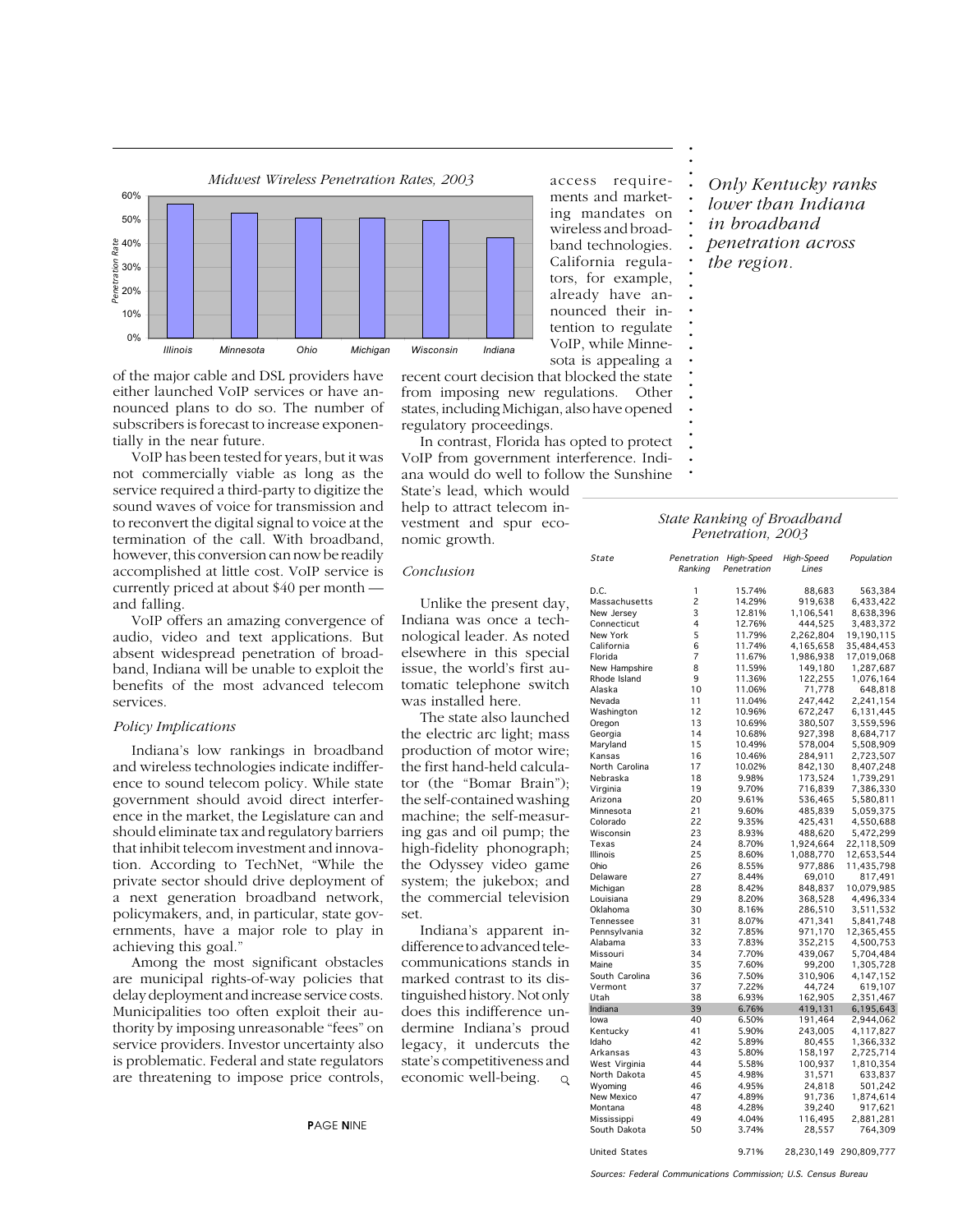# O*VERVIEW*

*Indiana's low rankings indicate indifference to sound telecom policy. The Legislature should eliminate tax and regulatory barriers that inhibit telecom investment and innovation.*

#### *Sources*

**. . . . . . . . . . . . . . . . . . . . . . . . . . . . . . . . . . . . . . . . . . . . . . . . . . . . . . . . . . . . . . . . . . . . . . . . . . .**

1. "The State Broadband Index," Analysis report forTechNet,July17, 2003, p.7, available at http://www.technet.org/resources State\_Broadband\_ Index.pdf.

2. Federal Communications Commission, "High-Speed Services for Access: Status as of Dec. 31, 2003," Table 7, available at http:// www.fcc.gov/Bureaus/ Common\_Carrier/Reports/ FCC-State\_Link/IAD/ hspd0604.pdf.

 3. "Remarks of Michael K. Powell, Chairman, Federal Communications Commission, at the National Cable and Telecommunications Association Convention," May 4, 2004, avail-Sources: OECD; International Telecommunications Union

able at http://

hraunfoss.fcc.gov/edocs\_public/ attachmatch/DOC-247937A1.pdf.

 4. "The State Broadband Index," Analysis report for TechNet, July 17, 2003, p. 6, available at http://www.technet.org/resources/State\_Broadband\_Index.pdf.

 5. "The State Broadband Index," Analysis report for TechNet, July 17, 2003, pp. 10- 11, available at http://www.technet.org/ resources/State\_Broadband\_Index.pdf.

#### *Broadband and Wireless Penetration, 2003 (U.S. ranking compared with other OECD countries)*

| Broadband      | Country               | <b>Broadband</b> | Wireless       | Country              | Wireless    |
|----------------|-----------------------|------------------|----------------|----------------------|-------------|
| Rank           |                       | Penetration      | Rank           |                      | Penetration |
|                |                       |                  |                |                      |             |
| 1              | South Korea           | 23.17%           | 1              | Luxembourg           | 106.05%     |
| $\overline{c}$ | Canada                | 13.27%           | 2              | Italy                | 101.76%     |
| 3              | Iceland               | 11.22%           | 3              | Iceland              | 96.56%      |
| 4              | Denmark               | 11.11%           | 4              | Czech Republic       | 96.46%      |
| 5              | Belgium               | 10.34%           | 5              | Spain                | 91.61%      |
| 6              | Netherlands           | 9.20%            | 6              | Norway               | 90.89%      |
| $\overline{7}$ | Sweden                | 9.16%            | $\overline{7}$ | Portugal             | 90.38%      |
| 8              | Switzerland           | 9.13%            | 8              | Finland              | 90.06%      |
| 9              | Japan                 | 8.60%            | 9              | Sweden               | 88.89%      |
| 10             | <b>United States</b>  | 8.25%            | 10             | Denmark              | 88.72%      |
| 11             | Austria               | 6.98%            | 11             | Austria              | 87.88%      |
| 12             | Finland               | 6.61%            | 12             | Ireland              | 84.47%      |
| 13             | Norway                | 5.39%            | 13             | Switzerland          | 84.34%      |
| 14             | Germany               | 4.84%            | 14             | United Kingdom       | 84.07%      |
| 15             | Spain                 | 4.24%            | 15             | Belgium              | 78.56%      |
| 16             | France                | 4.13%            | 16             | Germany              | 78.54%      |
| 17             | Portugal              | 3.72%            | 17             | Greece               | 78.00%      |
| 18             | <b>United Kingdom</b> | 3.63%            | 18             | Netherlands          | 76.76%      |
| 19             | Italy                 | 2.84%            | 19             | Australia            | 71.95%      |
| 20             | Australia             | 2.65%            | 20             | France               | 69.59%      |
| 21             | Luxembourg            | 2.32%            | 21             | South Korea          | 69.37%      |
| 22             | New Zealand           | 2.07%            | 22             | Slovak Republic      | 68.42%      |
| 23             | Hungary               | 0.93%            | 23             | Japan                | 67.96%      |
| 24             | Ireland               | 0.41%            | 24             | Hungary              | 67.60%      |
| 25             | Czech Republic        | 0.28%            | 25             | New Zealand          | 62.82%      |
| 26             | Mexico                | 0.28%            | 26             | <b>United States</b> | 54.30%      |
| 27             | Poland                | 0.21%            | 27             | Poland               | 45.09%      |
| 28             | Turkey                | 0.06%            | 28             | Canada               | 41.68%      |
| 29             | Greece                | 0.02%            | 29             | Turkey               | 40.84%      |
| 30             | Slovak Republic       | 0.01%            | 30             | Mexico               | 25.45%      |
|                |                       |                  |                |                      |             |

 6. Vonage Holding Company *vs.* Minnesota Public Service Commission, et al. (2004), http://www.nysd.uscourts.gov/ courtweb/pdf/D08MNXC/04-00573.PDF.

 7. See, *e.g.,* Diane S. Katz, "Lansing Bureaucracy Threatens New Communications Technology," Mackinac Center for Public Policy, July 14, 2004, available at http://www.mackinac.org/ article.asp?ID=6690.

#### *Accomplishing the Impossible*

To illustrate<br>routinists<br>need only refer to<br>apodictically anno<br>progress of any 1<br>further (technolog<br>of evolution is in<br>in what the achie<br>people believe to<br>Those fighting<br>of those rich toda<br>entrepreneurs of e. Thereform and warfare. The age conclusion shows<br>dishes what other<br>efend the interests<br>n who will be the<br>Ludwig von Mises To illustrate the difference between the innovator and the dull crowd of routinists who cannot even imagine that any improvement is possible, we need only refer to a passage in Engels' most famous book. Here, in 1878, Engels apodictically announced that military weapons are now so perfected that no further progress of any revolutionizing influence is any longer possible: 'Henceforth all further (technological) progress is by and large indifferent for land warfare. The age of evolution is in this regard essentially closed.' This complacent conclusion shows in what the achievement of the innovator consists: He accomplishes what other people believe to be unthinkable and unfeasible.

Those fighting for free enterprise and free competition do not defend the interests of those rich today. They want a free hand left to unknown men who will be the entrepreneurs of tomorrow.

*— Ludwig von Mises*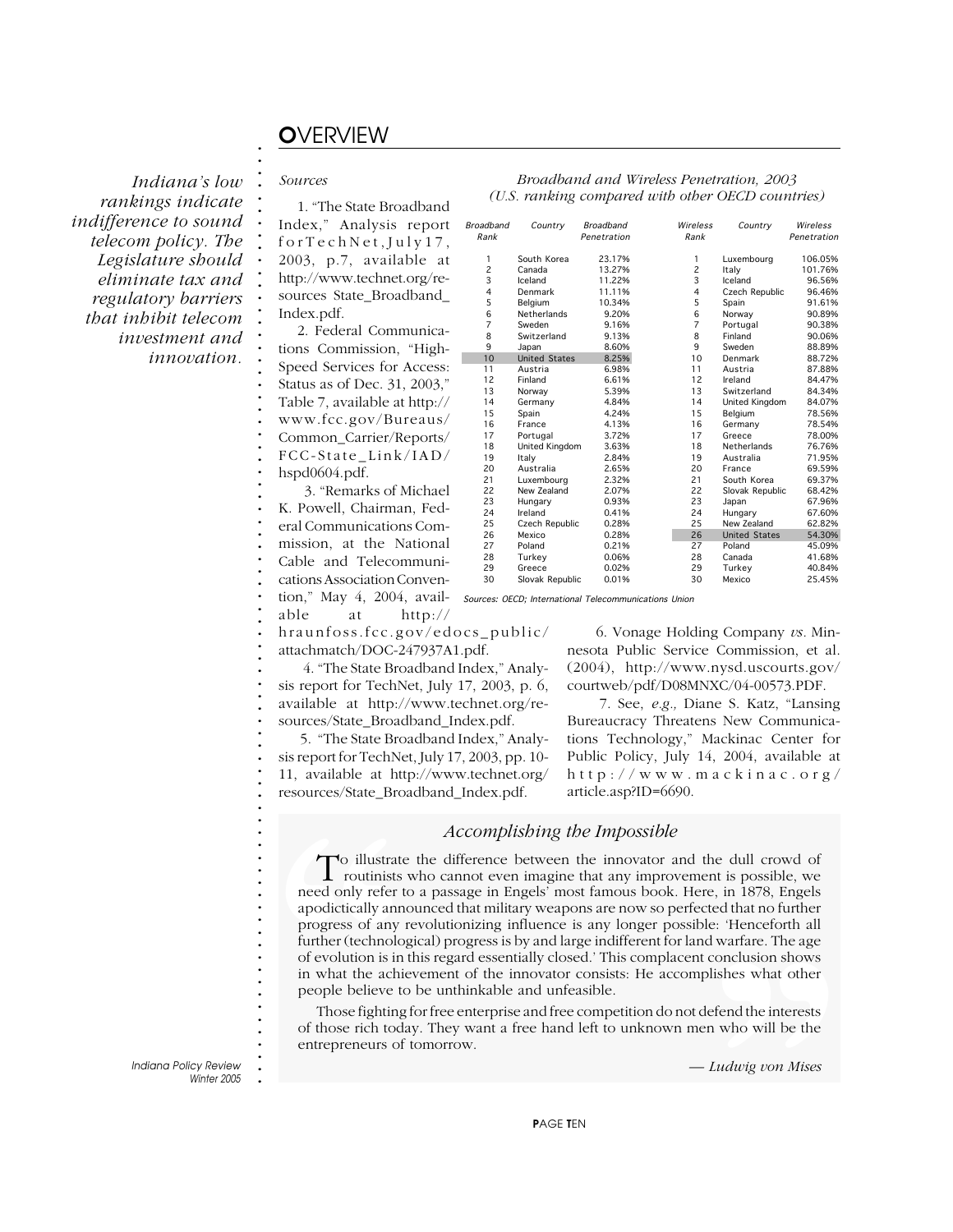# INDIANA TELECOM RULES SEEM OBLIVIOUS TO TECHNOLOGY

*The trick will be untangling the regulatory chains on innovation*

#### **by MATTHEW HISRICH**

Long ago, Indiana was a<br>world leader in telecommunications. The first automatic telephone switch was installed in La Porte on Nov. 3, 1892. Almon B. Strowger, an undertaker convinced that operators were diverting calls to his competitors, devised a sys-

tem to route calls among La Porte's 99 lines without interference from the switchboard "girls." A brass band accompanied the historic installation.<sup>1</sup>

Today, Indiana trails 22 other states in the number of high-speed Internet connections,<sup>2</sup> and lags 20 states in the number of wireless subscriptions<sup>3</sup> despite ranking 14th in population. A significant factor in this weak showing is regulatory policies that inhibit innovation and investment.

Absent reform, the Hoosier state will fall further behind. Job creation and economic growth will suffer as businesses locate beyond its bor-

**. .** *Matthew Hisrich is a policy analyst with the Buckeye Institute for Public Policy Solutions, a fellow member of the State Policy Network.*

*A Telecommunications Handbook for Indiana*

*Opportunities for Reform*

ders and citizens lose access to the most advanced technologies.

The regulatory process always trails the pace of technological change. In the case of telecommu-

nications, the regulatory regime of price controls, service mandates and marketing restrictions imposed decades ago has been overtaken by the abundant, affordable telecom options available today.

There is, therefore, considerable opportunity to improve telecommunications policies at both the state and federal levels.

At the federal level, the rules governing competition in local calling over the traditional wireline network were recently overturned. The U.S. Circuit Court of Appeals in Washington, D.C., found them arbitrary and overreaching. The court's decision opens the way for much-needed reform.

*Telecom law in Indiana has not been revised substantively since 1985. Yet telecommunications technology has undergone tremendous leaps of progress that render the state's telecom law obsolete.*

**. . . . . . . . . . . . . . . . . . . . . . . . . . . . . . . .**





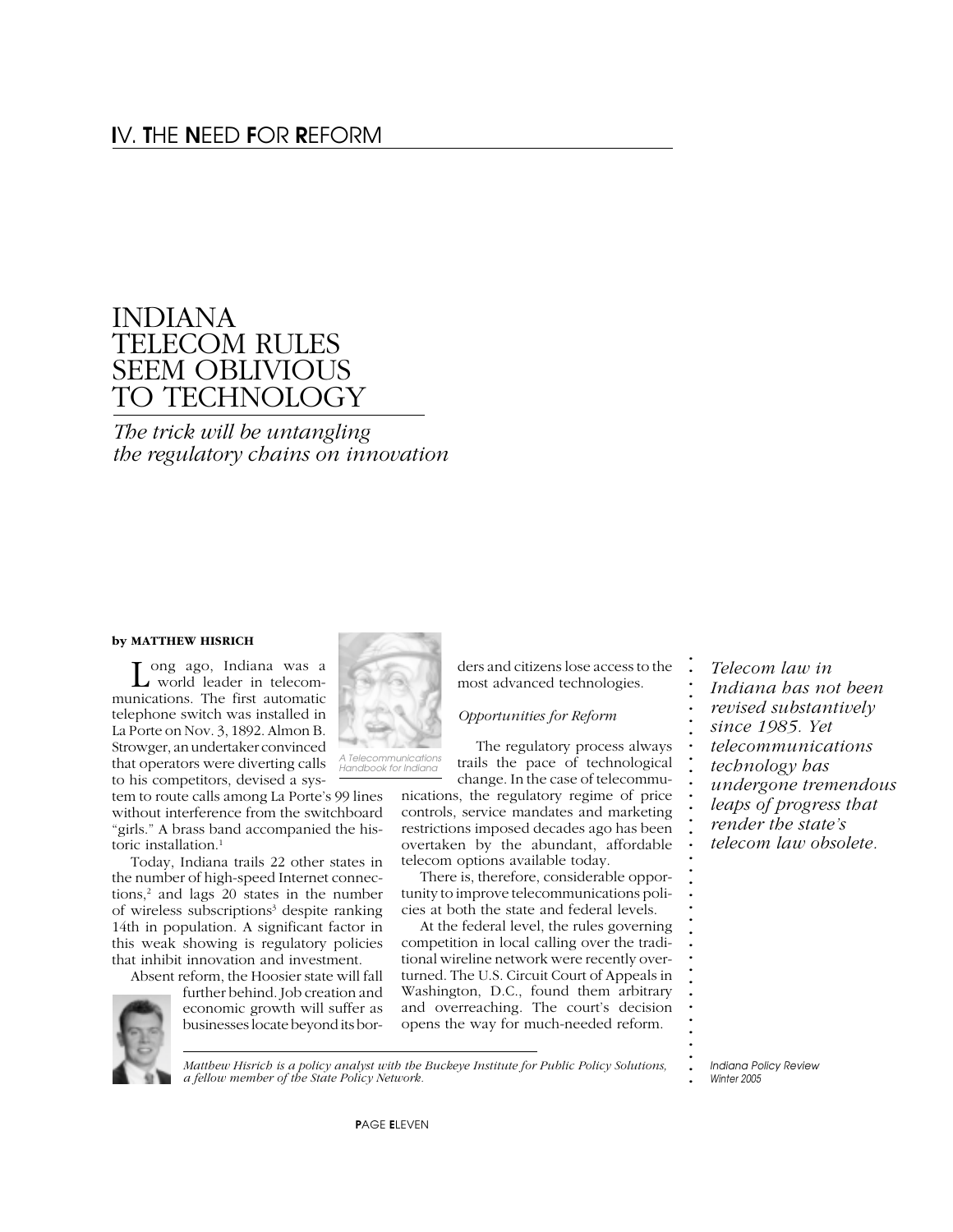### T*HE* N*EED* F*OR* R*EFORM*

*Lawmakers assumed wrongly that once new entrants gained market share, they would use their earnings to build facilities of their own with which to compete against the incumbents.*

**. . . . . . . . . . . . . . . . . . . . . . . . . . . . . . . . . . . . . . . . . . . . . . . . . . . . . . . . . . . .**

At the state level, negotiations  $\mathcal{L}$ on rates and service requirements between the Indiana Utility Regulatory Commission (IURC) and the "Baby Bells" are slated to begin in January. While seemingly flexible, these so-called "alternative regulatory plans" often constitute far more restrictive regulations than are imposed in many other states.

Telecom law in Indiana has not been revised substantively since 1985.4 Yet telecommunications technology has undergone tremendous leaps of progress that render the state's telecom law obsolete. Resistance to reform will run strong among those with a vested interest in the status quo. But enhancing consumer benefits and technological innovation matter far more than preserving regulators' powers or special-interest advantages.

#### *The Status of Competition in Indiana*

Millions of Indiana consumers now enjoy significant choice in telecom services as a result of technological advances. It is notable that the greatest growth in market share has occurred among the least regulated products and services.

Wireless subscriptions in Indiana have doubled in just four years, increasing from 1.3 million in 1999 to 2.6 million in 2003.5 At this rate, there will be more wireless subscribers than wirelines in the state by the close of 2006.

During the same four-year period, there has been a marked decline in the number of wirelines in Indiana, falling from 3.7 million in 1999 to 3.6 million in 2003.6 The

line loss is all the more significant given the state's population increase of more than 115,000 in that time. And while Indiana ranks 14th nationwide in the number of wirelines, it ranks 23rd in the degree  *"Knowing is not enough; we* must apply. *(Goethe)*

of competition among local wireline service providers.7

This relatively weak level of competition may be due, in part, to Indiana's rural character and the low population density of the state. But it also demonstrates the failure of federal and state regulatory policies intended to increase wireline competition.

In fact, local wireline companies have actually increased their dependence on the incumbent network — precisely the opposite outcome envisioned by policymakers. According to state government data, 70 percent of the lines billed by competitors in 2002 actually were serviced in whole or in part by an incumbent network, up from 40 percent in 2000.<sup>8</sup>

There also has been a corresponding decline in the proportion of lines served by competitors' own facilities. Local competitors in Indiana used their own facilities to service a mere 30 percent of their customers in 2002, down from 60 percent in 2000.<sup>9</sup>

The intent of Congress was to allow the resale of incumbents' network services on a limited and temporary basis. The Telecommunications Act of 1996 required that the Baby Bells and other "incumbent" local



#### *Indiana Nonincumbents Abandoning Investment in Their Own Facilities*

P*AGE* T*WELVE*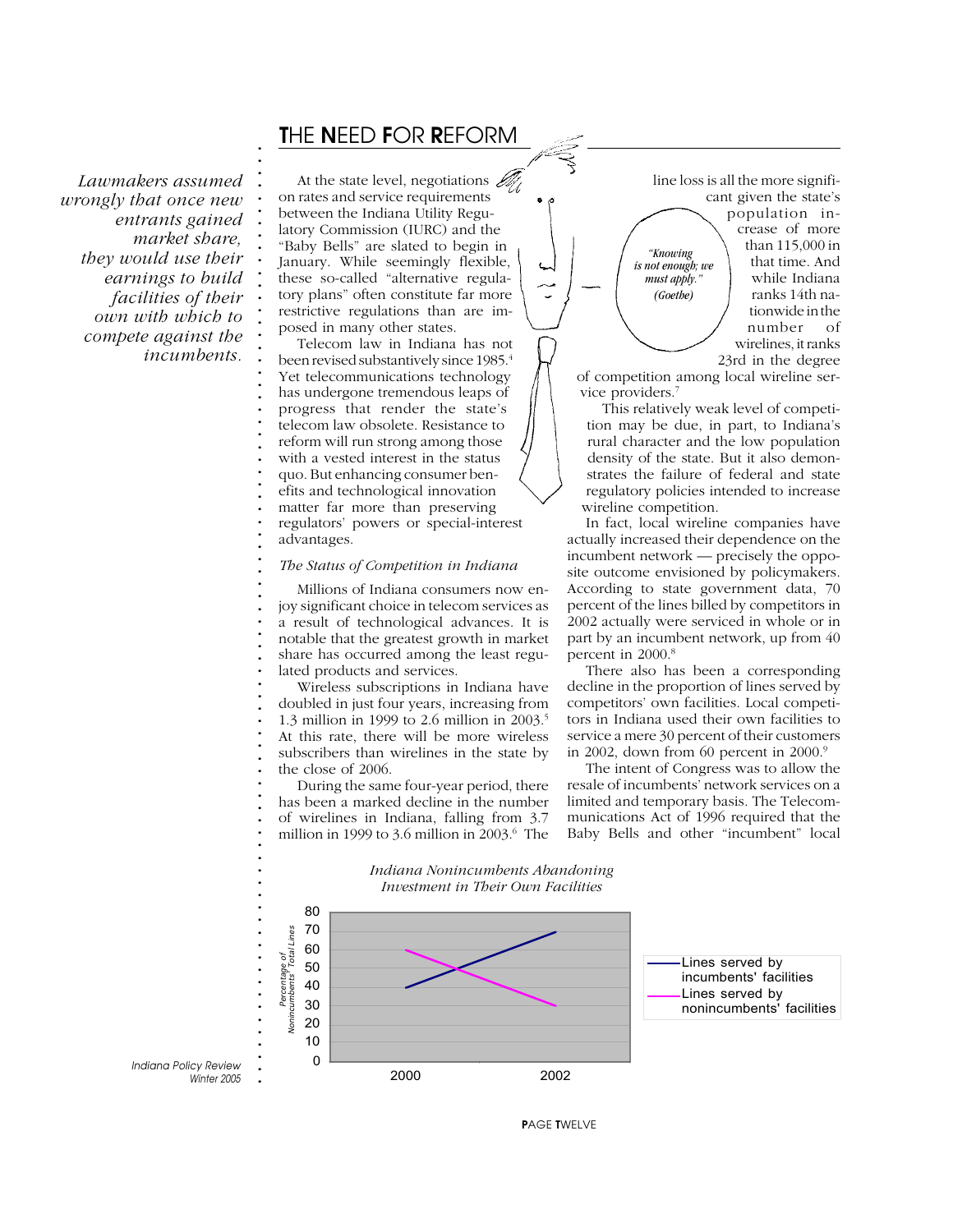carriers provide network access to rivals at regulated rates. In return for providing such access and once regulators were satisfied that local competition had taken hold — the Bells were allowed to enter the long-distance market, offer cable services and manufacture equipment. *"The streets of hell are paved with good*  $intentions.$  *(Mark Twain)*

Lawmakers assumed that new entrants would need below-cost access to the network to gain a foothold in the market. And they presumed that once new entrants gained market share, they would use their earnings to build facilities of their own with which to compete against the incumbents.

Unfortunately, this regulatory approach skews investment incentives and undermines innovation. Most competitors shun investment in new facilities, preferring instead simply to resell the network services they obtain at a discount, compliments of regulatory fiat.

This flawed approach has been made worse in Indiana by the heavy-handed actions of the Indiana Utility Regulatory Commission. On wholesale pricing for network access, for example, the commission has long set rates among the lowest in the nation. Consequently, the incumbent service providers who own the network earn less revenue with which to invest in upgrades and new services, while competitors have less incentive to build facilities of their own.

Only recently, the commission raised the network access rate from an average of \$12.19 per line per month to \$15.76. But Indiana's rates remain among the most unsustainable among the 50 states, ranking 45th-lowest in the nation.<sup>10</sup>

Proponents of forced access claim that the wireline network effectively constitutes public property by virtue of the incumbents' former monopoly status. But according to data from Standard & Poor's, private investors actually have replaced the entire capital structure of U.S. telecom companies almost twice over since passage of the Telecommunications Act of 1996.<sup>11</sup>

Advances in technology and the concomitant changes in the telecom industry warrant a fundamental overhaul of state law. Under current law, for example, the commission has prescribed nine types of

service that incumbent companies must offer irrespective of consumer demand.12 Moreover, the Indiana Office of Utility Consumer Counselor has all but forced incumbent firms to offer flat-rate service. Such requirements constrain telecom companies from satisfying consumer preferences through the bundling of services.

Current law also defies basic economic principles by requiring that incumbents offer their services to every segment of the market in which they are licensed. This prohibition on niche marketing robs consumers of customized calling options, while curtailing opportunities for new entrants in the market.

Incumbent firms also are prohibited from even applying for a rate increase for basic local services more than once every 18 months. (Under alternative regulatory plans, rates are capped for about three years.<sup>13</sup>) Such pricing inflexibility runs counter to the dynamic nature of today's telecom market.

In addition, recent events highlight a troubling tendency on the part of Indiana regulators to exceed their statutory authority. Following court rejection of federal rules on network access, the Federal Communications Commission urged incumbent service providers and their rivals to negotiate voluntary commercial agreements for network access. A statement issued by the federal commissioners characterized commercial agreements as "needed now more than ever. . . . The best interests of America's telephone consumers are served by a concerted effort to reach a negotiated arrangement."14

SBC Telecommunications Inc. and Sage Telecom Inc. were the first to successfully negotiate a voluntary agreement. But no sooner had the companies announced their success than the Indiana Utility Regulatory Commission demanded to review the entire agreement.

Federal law does require the Bell companies to file with state commissions all contracts as they relate to specific services delineated in federal statute.

However, state commissions have no legal authority to approve or reject contracts pertaining to a wide range of other services.

*In Indiana, there are nine services that incumbent companies must offer irrespective of consumer demand.*

**. . . . . . . . . . . . . . . . . . . . . . . . . . . . . . . . . . . . . . . . . . . . . . . . . . . . . . . . . . . . . . . . . . . . . . . . . . .**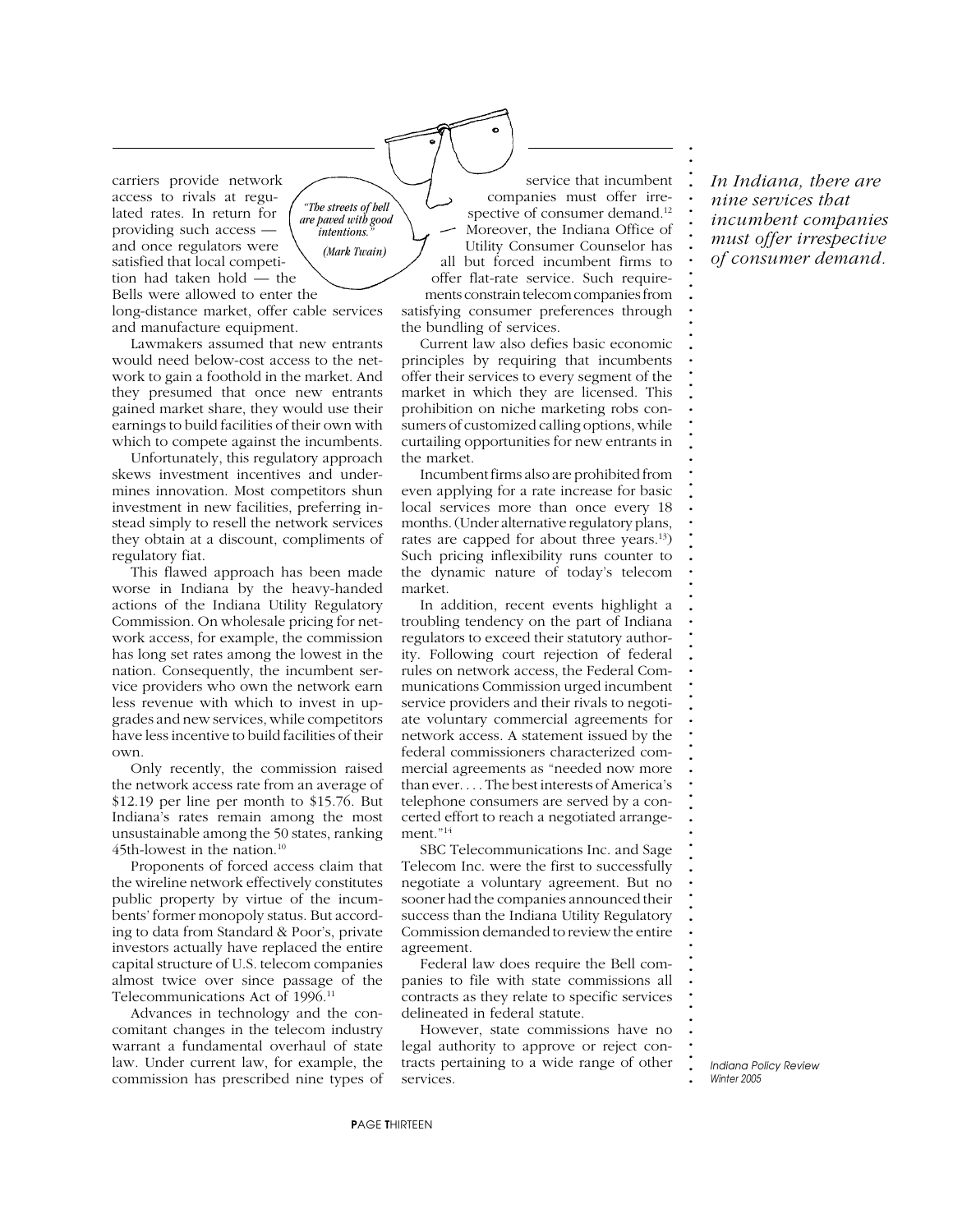

*Just when Indiana needs most to release its grip on the market, the state utility commission is appealing to the Legislature for additional powers to review mergers beyond the authority already exercised by the federal government.*

#### *Recommendations for Reform*

**. . . . . . . . . . . . . . . . . . . . . . . . . . . . . . . . . . . . . . . . . . . . . . . . . . . . . . . . . . . . . . . . . . . . . . . . . . .**

 Indiana must regain its status as a frontrunner in technology development and implementation to attract investment and to become more competitive in the global marketplace.

Market trends bode well for investment in rural states such as Indiana as long as unnecessary regulation does not interfere. *The Wall Street Journal,* for example, reports a dramatic drop in the cost of software that enables firms to conduct business online. Webbased businesses enjoy far greater flexibility in location decisions. Lower overhead costs also allow investors to establish new ventures in rural areas, where the customer base traditionally has been considered too small to sustain a start-up. Indeed, some 2,000 new telecom firms are now offering high-speed wireless Internet access and telephone service at prices far below the incumbents.15

Unfortunately, the Indiana Utility Regulatory Commission appears unwilling to adjust to market realities. For example, just when the state needs most to release its grip on the market, the commission is appealing to the General Assembly for additional powers to review mergers — beyond the authority already exercised by the federal government. This attempted power grab illustrates the commission's resistance to release the market despite technological advances that have unleashed competition.16

Rather than augment the excessive regulatory powers of the commission, lawmakers would do well to institute the following reforms:

• *End forced access* — The growth of wireless service, cable telephony and Internet communications presents a formidable competitive challenge to wireline incumbents. Taking into account these service options, there is little justification for maintaining the forced-access regime. Service providers should be allowed to negotiate network access on mutually beneficial terms.

• *Rate deregulation* — Price controls on network access distort competition and inhibit investment. Competitive pricing would actually impose far more price discipline on firms than rate regulation. Ser-

*"Were we directed from Washington when to sow, when to reap, we should soon want bread." (Jefferson)*

vice providers should be allowed to negotiate wholesale access rates.

• *Short of full-*

*scale deregulation* — Access rates should be adjusted to fully and flexibly reflect the actual costs of network services. New rates must not impose the cost of subsidizing rivals on incumbent service providers.

• *Avoid regulation of new services* — Encouraging innovation requires maintaining a regulatory firewall between traditional phone service and new services such as Internet telephony. Absent other regulatory changes, this approach admittedly would be unfair to traditional carriers, who are taxed in ways net-based competitors are not. But the alternative is to entangle a nascent sector of the telecommunications industry in price controls and onerous regulation. Preserving the freedom of this new sector will ultimately benefit consumers more. The best way to "level the playing field" is to reduce taxes and regulations on incumbent carriers as well.

• *Reduce taxes on wireless services* — Over the past five years, the cost of the average wireless plan has fallen more than 30 percent. However, state and federal taxes, fees and government mandates are keeping consumers' wireless phone bills artificially high. Local fees and special taxes on wireless service should be eliminated.

• *End regulatory disparities* — All providers in a competitive marketplace should be subject to the same rules and regulations. Such regulatory "parity" should be based upon reducing regulation across-the-board, rather than imposing stricter rules industrywide. To the extent regulation is deemed essential, lawmakers and regulators should focus only on services, not on service providers.

• *Privatize government telecommunications services* — Consistent with sound budgeting, government agencies that use the broadcast spectrum should contract with the private sector to provide telecommunications services, enabling the agency to take advantage of integrated digital communications without making costly infrastructure investments of their own. Munici-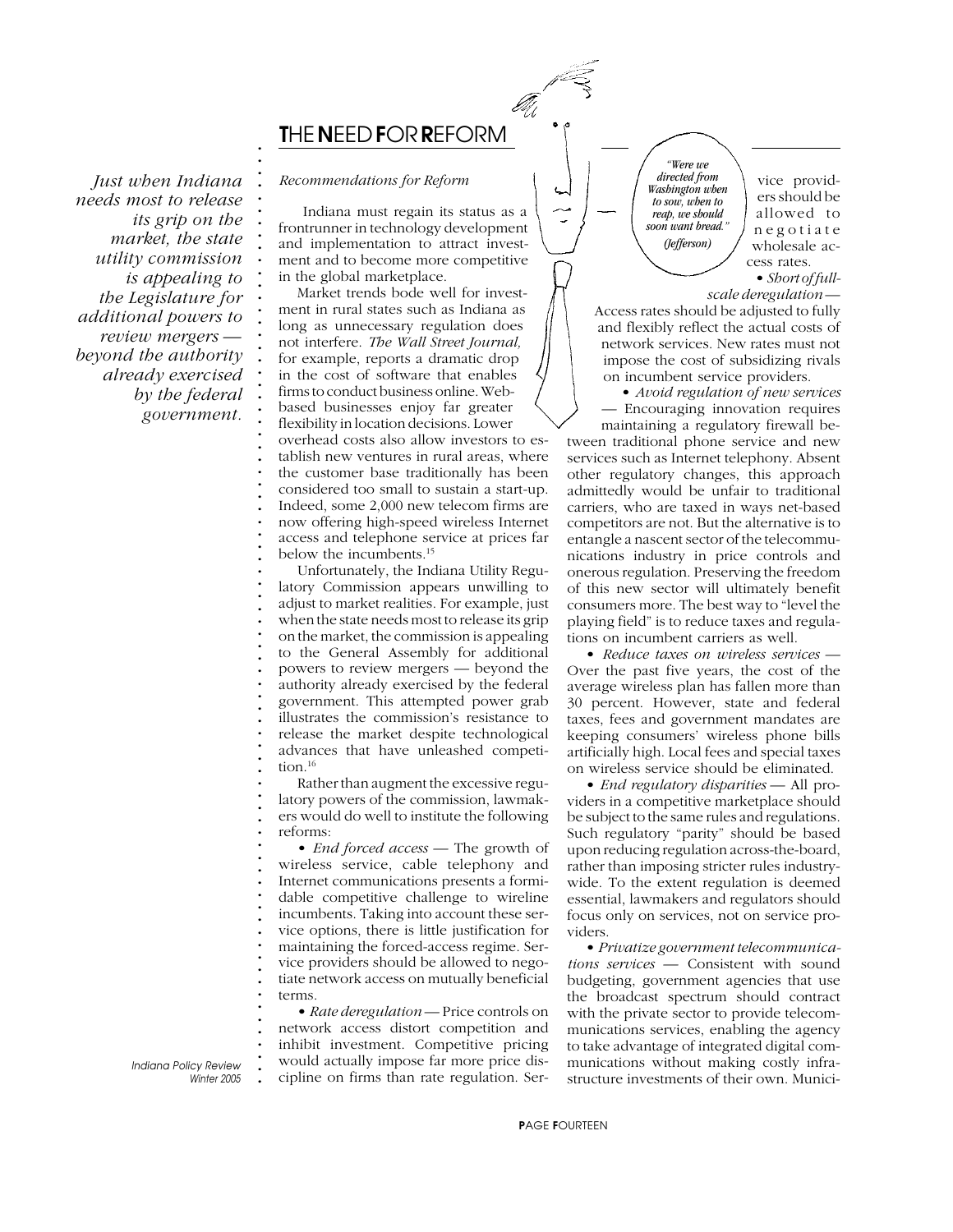palities and government-run institutions should be prohibited from owning and operating a telecommunications service.

#### *Conclusion*

Indiana's history as a technological pacesetter was due, in

part, to the absence of heavy-handed regulation. Likewise, the greatest innovations in telecom today are taking place among the least regulated products and services.

*"The chief cause of problems is solutions." (Eric Sevareid)*

The future economic strength of Indiana requires major reform of the state's telecom policies. Most important is removing the regulatory chains that now bind the market. Indiana residents deserve to reap the rewards of such freedom.  $\circ$ 

#### *Endnotes*

1. Roger B. Hill. "The Early Years of the Strowger System," Bell Laboratories Record, Volume XXXI No. 3, March, 1953. Available at: http://www.privateline.com.

2. Federal Communications Commission. "High-Speed Services for Internet Access: Status as of Dec. 31, 2003," June 2004. Available at: http://www.fcc.gov/Bureaus/ Common\_Carrier/Reports/FCC-State\_Link/ IAD/hspd0604.pdf.

3. Federal Communications Commission. "Local Telephone Competition: Status as of Dec. 31, 2003," June 2004. Available at:http:/ /www.fcc.gov/Bureaus/Common\_Carrier/ Reports/FCC-State\_Link/IAD/lcom0604.pdf.

4. See Article 7 of the Indiana Administrative Code. Available at: http://www.in.gov.

5. Federal Communications Commission. "Local Telephone Competition: Status as of Dec. 31, 2003," June 2004.

- 6. *Ibid.*
- 7. *Ibid.*

8. Indiana Utility Regulatory Commission. "Telephone Report to the Regulatory Flexibility Commission of the Indiana General Assembly," Sept. 29, 2003, and Indiana Utility Regulatory Commission, "Telephone Report to the Regulatory Flexibility Commission of the Indiana General Assembly," Aug. 2001.

9. *Ibid.* 10. Indiana Utility Regulatory Commission. "IURC Sets New Wholesale Prices for SBC Indiana," News Release, Jan. 5, 2004.

**. . . . . . . . . . . . . . . . . . . . . . . . . . . . . . . . . . . . . . . . . . . . . . . . . .**

11. James Gattuso and Norbert Michel. "Are U.S. Telecom Networks Public Property?," The Heritage Foundation, Washington, D.C., April 8, 2004. Available at: http://www.heritage.org.

12. These services include voice grade access to the pubic switched network; local usage; dual tone multi-frequency signaling or an equivalent; single-party service or its functional equivalent; access to emergency services; access to operator services; access to interexchange service; access to directory assistance; and toll limitation for qualifying low-income customers. Joel Fishkin, IURC, e-mail correspondence, Aug. 25, 2004. 13. *Ibid.*

14. Press Statement of Chairman Michael K. Powell and Commissioners Kathleen Q.

Abernathy, Michael J. Copps, Kevin J. Martin and Jonathan S. Adelstein on Triennial Review Next Steps, March 31, 2004. Available at: http://www.fcc.gov.

15. Ken Brown and Almar Latour. "Phone Industry Faces Upheaval As Ways of Calling Change Fast," *The Wall Street Journal,* Aug. 25, 2004. Available at: http://www.wsj.com.

16. Indiana Utility Regulatory Commission. "Telephone Report to the Regulatory Flexibility Commission of the Indiana General Assembly," Sept. 29, 2003.

*Encouraging innovation requires Indiana to maintain a regulatory firewall between traditional phone service and new services such as Internet telephony. At the same time, it must reduce taxes and regulations on the older carriers.*

#### **. .** *Regulations Tie Up Telecom Industry*

The costs of a failed telecom policy are real: job losses among telecom **.** The costs of a failed telecom policy are real: job losses among telecom providers and equipment manufacturers, and the loss of new and innovative products and services to consumers.

**.** There is a way out of this mess. The policy of the United States in telecom First is a way out of this mess. The policy of the office states in telecom-<br>should move toward deregulation, with prices being set by markets, not by **.** bureaucrats, and with consumers, not regulators, driving service levels. The price **.** of a given telecom service should be whatever the customer and provider can **.** agree to, at both the wholesale and retail levels. And in this day of multiple **.** communications technologies, if you don't like the deal being offered to you by **.** your local phone company, you can yank the phone off the wall and go wireless. **The costs of providers a**<br>tive products and<br>There is a way<br>should move tow<br>bureaucrats, and v<br>of a given telecor<br>agree to, at both<br>communications t<br>your local phone of states that wan<br>the future should<br>missions of their u

**.** States that want to go into this new century with telecom policies designed for  $\epsilon$  future should recognize the new telecom reality and recognize the the **.** the future should recognize the new telecom reality and narrowly redefine the **.** missions of their utility commissions, which should protect consumers from real **.** and demonstrable harm, not from imagined or potential harm. And it's time for and demonstrable harm, not from magned or potential harm. And it's time for state legislators to step up to the plate and do the job of setting telecom policy, Il and go wireless.<br>licies designed for<br>owly redefine the<br>nsumers from real<br>. And it's time for<br>g telecom policy,<br>Policy Innovation,<br>Indianapolis Star rather than delegating the job to regulators.

*— Tom Giovanetti, president of the Institute for Policy Innovation, writing in the Jan. 25 Indianapolis Star*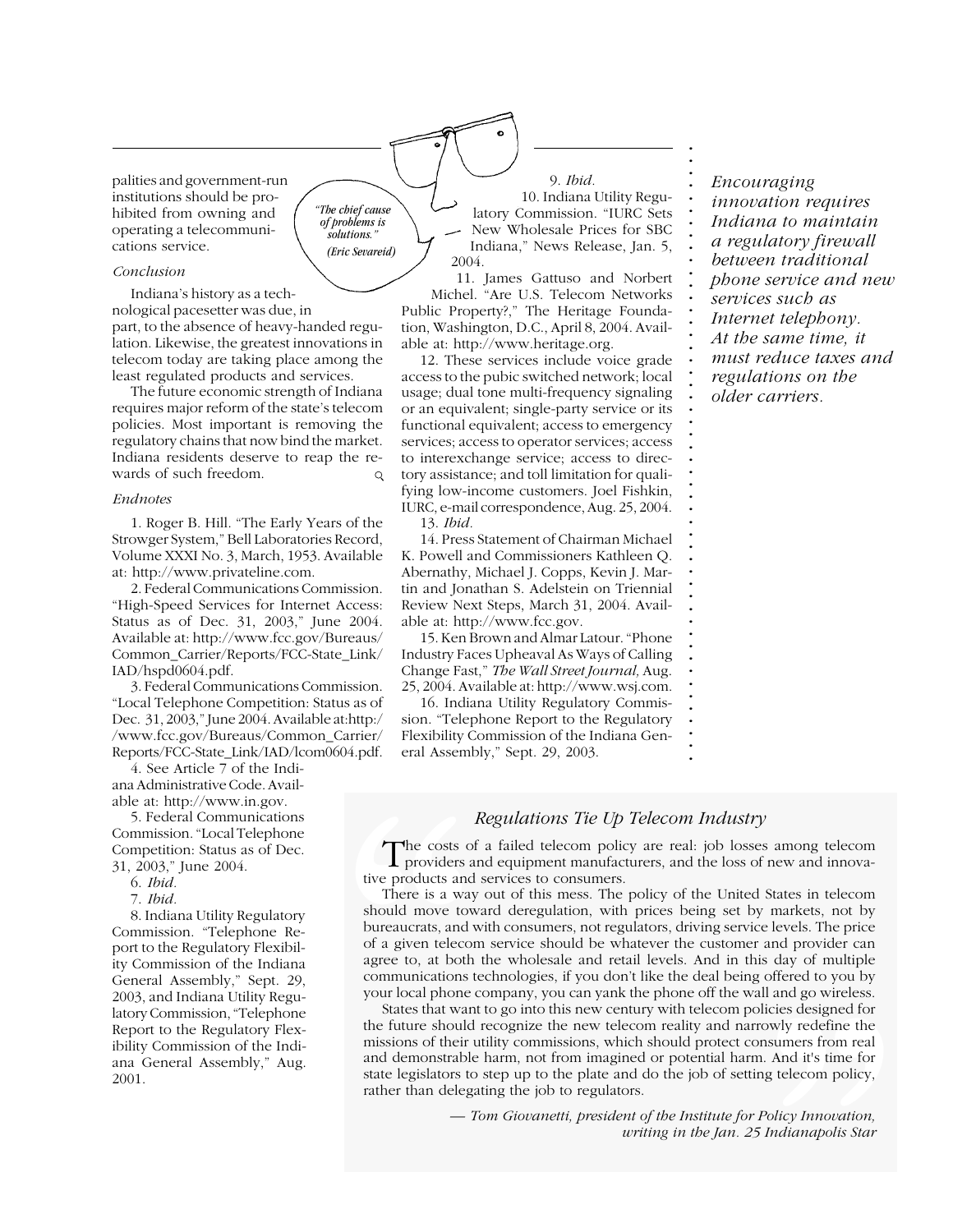# V*.* M*EASURING* C*OMPETITION*

# HOW TO MEASURE MARKET COMPETITION

*Contestability vs. line counts*

**. .** *The Federal Communications Commission's stubborn focus on counting wire lines, to the exclusion of wireless, cable and Internet telephony, wholly misrepresents market conditions.*

#### **by DIANE KATZ**

**. . . . . . . . . . . . . . . . . . . . . . . . . . . . . . . . . . . . . . . . . . . .**

Hundreds of state and fed-eral officials spend thousands of hours and millions of taxpayer dollars tallying the precise numbers of wire lines and traditional telephone service pro-

viders in cities large and small. This method of measuring competition in local calling drives major regulatory decisions that affect investment, job creation and service quality. Yet this type of computation is largely meaningless, rendered obsolete by a decade of dramatic advances in telecom technologies.

Defining competition solely in terms of wireline market shares is loosely derived from the federal Telecommunications Act of 1996. Seeking to eliminate local service monopolies, Congress directed the Federal Communications Commission (FCC) to regulate the incumbent "Baby Bells" based on the degree to which rivals capture market share. Consequently, the FCC and state regulators adopted the most simplistic — and erroneous — method of measuring competition, one that excludes wireless, cable and Internet telephony.

The consequences of this skewed approach are significant. By repeatedly underrating the degree of market competition, the FCC and its state counterparts

> secured their power to impose costly regulations that hinder



telecom investment and innovation, and induce businesses to locate abroad. As it is, the United States now trails a number of Asian and European nations in deployment of the most advanced wireless and broadband services.

Whether government should even track telecom competition is certainly questionable. The widespread availability of affordable telecom options undercuts the rationale for continued regulation. But to the extent that such tracking persists, a more accurate method should be employed.

The better alternative is to gauge the "contestability" of the market. Rather than a mere tally of wire lines, a contestability analysis would determine the actual opportunities for market entry. Simply put, a contestable market is a *de facto* open market — that is, technology exists to provide services; the investment costs are recoverable; and, prices aren't likely to change in the time it takes to launch a business.

Unlike existing criteria for measuring competition, contestability would not hinge on how many firms operate at any given point in time. Nor could a contestability standard be met by the mere existence of firms created by regulatory fiat and sustained by subsidies, as is currently the case. Thus, contestability would more accurately reflect market realities, and thus curb detrimental regulation.

**. . . . .** *Indiana Policy Review Winter 2005*

*Diane S. Katz is director of science, environment and technology policy for the Mackinac Center for Public Policy. She wrote this for the Indiana Policy Review Foundation.*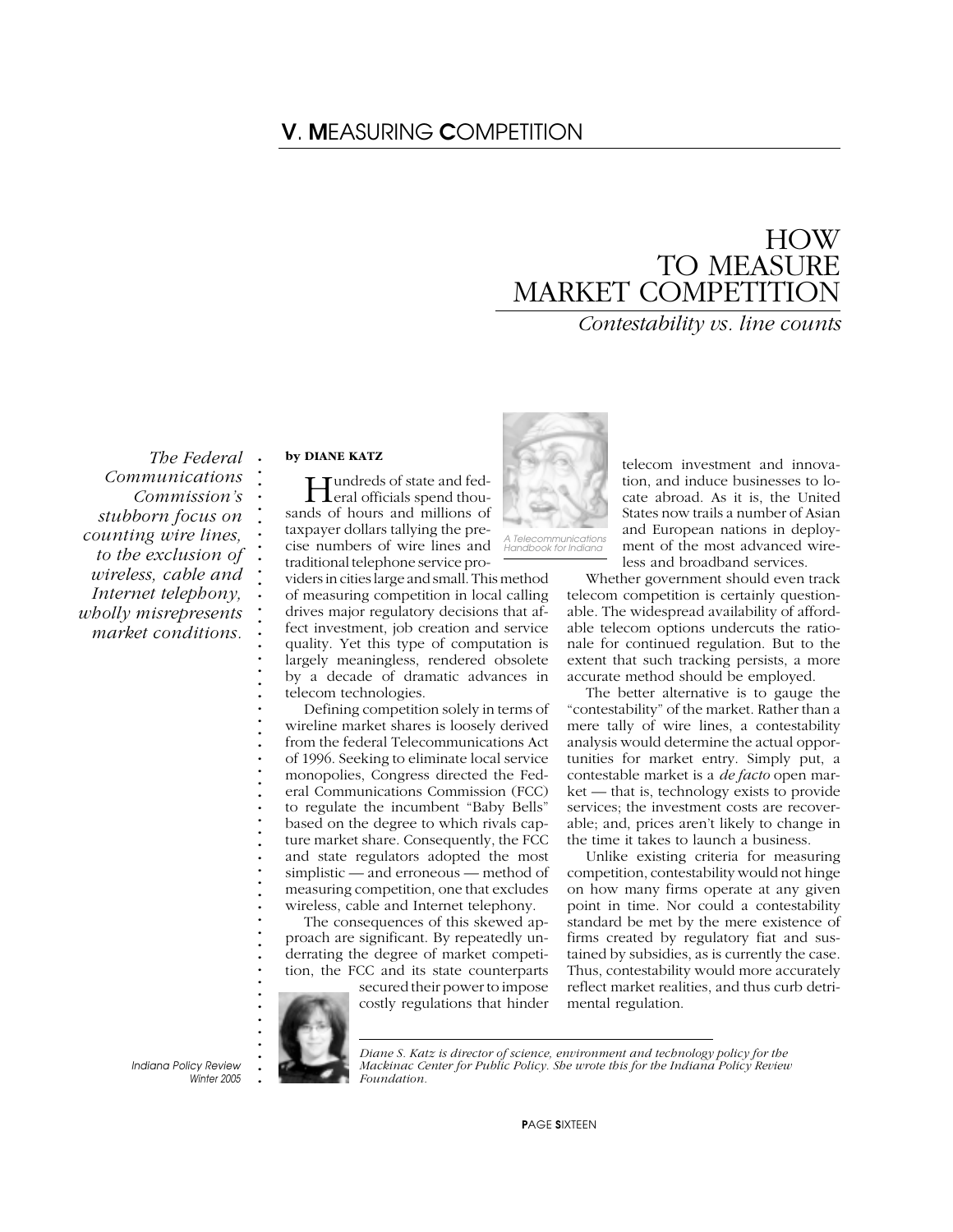There is ample evidence that the telecom market is indeed contestable. Advances in fiber optics, wireless and other signal-processing technologies have made new network infrastructure more affordable, and new services more price-competitive.

Cellular subscriptions, for example, have increased from just 92,000 nationwide in 1984 to more than 158 million today. The number of local wirelines, meanwhile, decreased by nearly two million between 1999 and 2002.

A survey by PriMetrica and Ernst & Young found that nearly one-half of all U.S. households would switch from their primary wireline service to a "family share" wireless subscription if the contract included unlimited local calling from the home and 600 anytime minutes, including long distance, for \$50 per month. An estimated 15 percent of U.S. consumers already rely on a cellular phone as their principal service.

Moreover, cable television companies and Internet Service Providers increasingly are adding telephony to their offerings. Cable telephony now serves 2.5 million residential subscribers, an increase of 70 percent annually since 2001. Voice over Internet Protocol, or VoIP, will experience a compound annual growth rate of 96.7 percent between 2000 and 2007, according to calculations by the consulting firm of Frost & Sullivan. The firm also forecasts that by 2007, over 60 percent of long-distance traffic will travel over VoIP networks.

In spite of these market transformations, state and federal officials continue to craft regulations as if consumers remain tied to Ma Bell's wirelines. Indiana's regulatory regime has not been substantively revised since 1985; the emphasis remains firmly focused on "managing" wireline competition. Consequently, the Indiana Utility Regulatory Commission continues to prescribe network access requirements, price controls and service restrictions that actually undermine telecom investment and innovation.

Resistance to reform typically runs strongest among those with a vested interest in the status quo. And as long as government agencies continue to miscalculate market competition, they will continue to impose costly and detrimental regulations. But forcing officials to measure contestability rather than count wire lines would improve matters.  $\circ$ 

*The better alternative is to gauge the contestability of the market. Rather than a simplistic tally of wirelines, a contestability analysis would determine the actual opportunities for market entry.*

**. . . . . . . . . . . . . . . . . . . . . . . . . . . . . . . . . . . . . . . .**

#### *Telecom Turnaround*

**.** Our telecom network spans the country and is operated by national companies, yet it is still regulated by 50 mini-<br>dictators known as state utility commissions. Charged with protecting the "public interest," these busybodi **.** dictators known as state utility commissions. Charged with protecting the "public interest," these busybodies **. .** have a license to micromanage every firm that's ever conjured up a dial tone. The resulting web of regulation has retarded **C** dictators<br>have a license to innovation and g<br>state regulato<br>artificially low. P<br>the same time may<br>to consumers via<br>and assets in eacl<br>bills; and 50 diffe<br>to wear a specia<br>A Nov. 10 Fed<br>from this mess.<br>Minnesota, refuse innovation and growth.

**.** State regulators still have the right to set local phone rates, and many exercise the prerogative by keeping prices artificially low. Phone companies are forced to make their business customers subsidize their residential customers, at **. .** the same time making enough money to reinvest in their services. Businesses simply pass their own higher costs along **.** to consumers via higher-priced goods and services, while everyone gets stuck with stone-age phone service.

**.** Phone companies can also be required to make annual or quarterly reports to 50 separate bodies on their revenues **.** and assets in each state; can be subject to 50 different quality of service requirements; 50 different rules on how to send **.** bills; and 50 different tariffing regulations. California, which has never seen a rule it didn't like, requires phone workers to wear a special badge.

**. .** A Nov. 10 Federal Communications Commission (FCC) vote exempts Vonage, and by extension other VoIP providers, **.** from this mess. That's a blow to state regulators, who've been so eager to envelop VoIP that some states, such as Minnesota, refused to wait for the FCC and went ahead with their own VoIP regulations. The FCC ruling should invalidate<br>those\_efforts\_as\_well\_as\_any\_going\_forward **.** those efforts, as well as any going forward.

**.** More broadly, the vote also advances FCC Chairman Michael Powell's deregulatory agenda. The FCC chief has long **.** argued that true competition was never going to come from giving consumers a choice between a Bell and a Bell lookalike, but from giving them a choice among different technologies — cell phones, traditional land lines, cable telephony, **. .** VoIP. . . . By declaring VoIP free of meddlesome state control from the start, and assuming victories in the inevitable **.** state legal challenges, the FCC can now sit back and wait for the technology to grow on its own. me states, such as<br>g should invalidate<br>FCC chief has long<br>ell and a Bell look-<br>s, cable telephony,<br>es in the inevitable<br> $\frac{C}{2}$  *Outlook, Nov. 10* 

**. . .** *Indiana Policy Review — The Wall Street Journal, Review & Outlook, Nov. 10*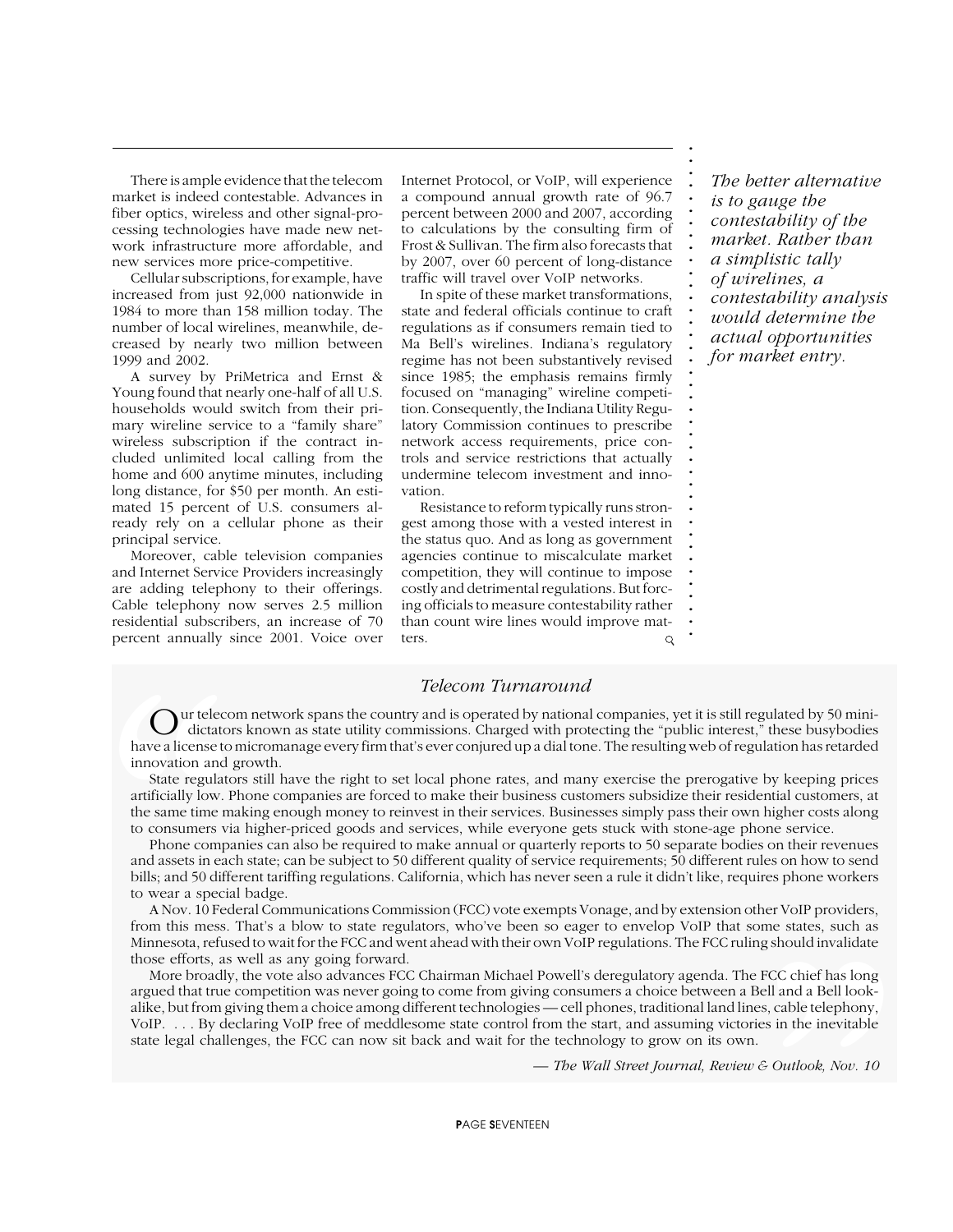# V*I.* T*HE* I*NDIANA* U*TILITY* R*EGULATORY* C*OMMISSION*

# A TAFT-ERA BUREAUCRACY IN NEED OF REFORM

*Consider the potential for abuse in an insular state agency with judicial powers, one that can raise its own cash through fees hidden in your utility bill*

 *The sheer breadth of the commission's authority and the technical complexity of its regulations have long insulated it from all but a circle of highly specialized lobbyists and lawyers.*

#### **by KENT LASSMAN**

**. . . . . . . . . . . . . . . . . . . . . . . . . . . . . . . . . . . . . . .**

Most Indiana citizens know<br>
very little about their state's Utility Regulatory Commission. Yet this agency, with roots that stretch back to the 19th century, encroaches upon most every Hoosier's life. Greater public understanding of its inner workings is essential, both to hold commissioners accountable for their regulatory missteps and to advance much-needed reforms.

The commission is authorized by state law to regulate the provision of telecommunications, electricity, natural gas and steam, as well as water and wastewater treatment services. The sheer breadth of its authority and the technical complexity of its regulations have long insulated the commission from all but a circle of highly specialized lobbyists and lawyers.

This insularity must be overcome for two important reasons. First, the industries overseen by the agency are undergoing



*A Telecommunications Handbook for Indiana*

dramatic transformation. The commission's regulatory models, dating from the Taft era, have been rendered obsolete by 21st- century technological innovation and mar-

ket competition.

Reform demands aggressive oversight of regulators by lawmakers, the media and the general public. Second, reform demands aggressive oversight of regulators by lawmakers, the media and the general public. Public demand for reform is needed to overcome political pressure from special interests who benefit from the status quo.

This is particularly the case with telecommunications. Rules fashioned to keep Ma Bell in check now inhibit deployment of broadband and advanced Internet services critical to economic growth and competitiveness in the global market.

Moreover, the subsidies granted to select sectors of the industry distort prices and thus undermine the market competition that benefits all Indiana citizens.



*Kent Lassman, a research fellow and the director of the Digital Policy Network at The Progress & Freedom Foundation, has been published by the Wall Street Journal, National Review Online and the Federalist Society. Lassman was a 1998 Abraham Lincoln Fellow in Constitutional Government at the Claremont Institute and graduated from The Catholic University of America with honors for his work on market theory. He wrote this for the Indiana Policy Review Foundation.*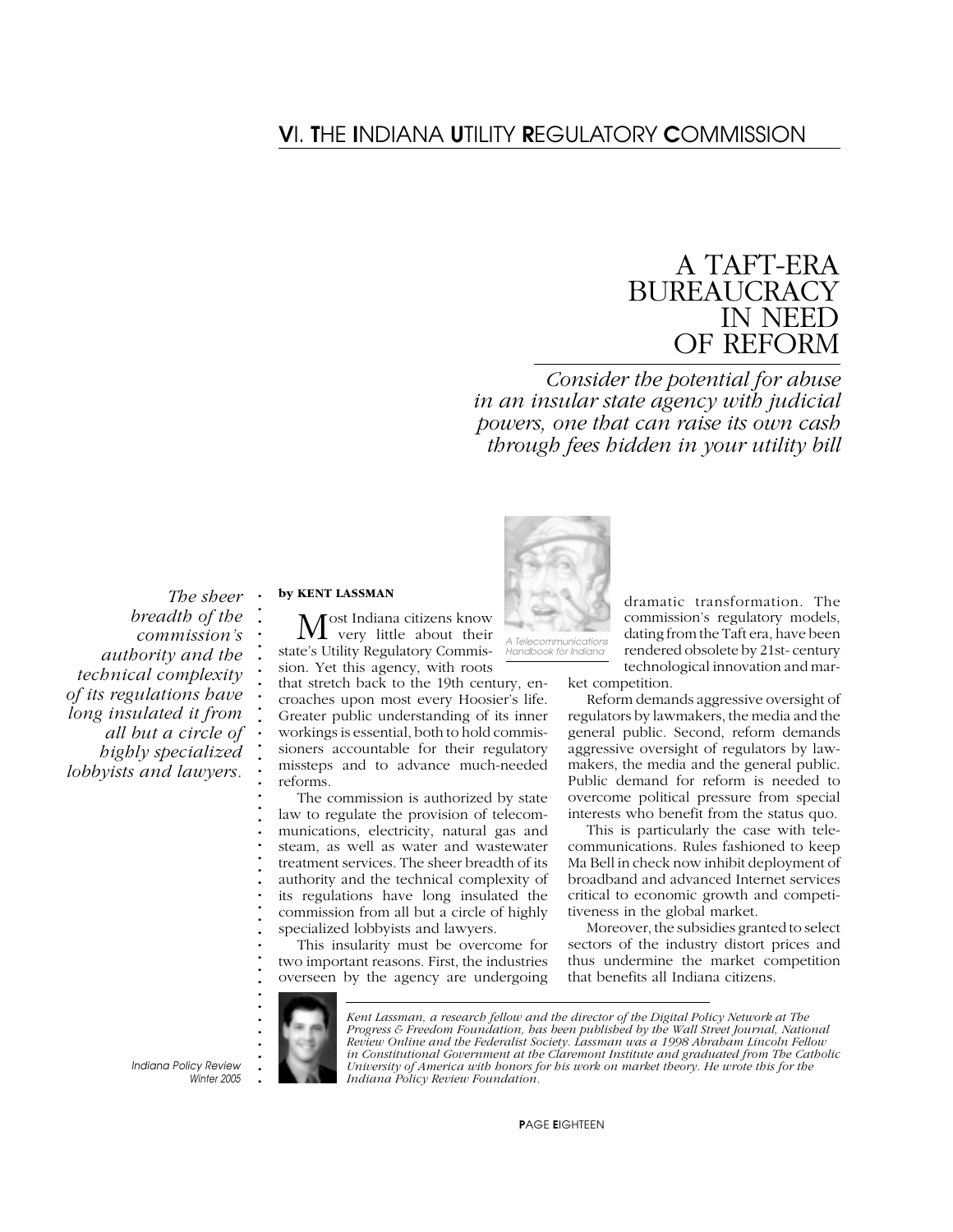#### *Commission History and Structure*

The origin of the commission dates to the late 1800s. The post-Civil War era was marked by rapid technological change in transportation, agriculture and communications. States enacted laws and established regulatory institutions to control the rates and terms of service of industries as diverse as grain elevators, ice, insurance, agricultural commodities, gasoline, milk and bank-

ing. State railroad commissions were commonplace. In 1887, Congress created the Interstate Commerce Commission to exercise federal authority over many of these services.

What began as Indiana's railroad commission expanded over time to include oversight of natural gas, water, electricity and telephone service. In 1913, the General Assembly formally expanded the commission's charter and renamed the agency the Public Service Commission of Indiana. By the late 1900s, railroad and other transportation services were removed from the commission's purview. It was renamed again in 1987 as the Indiana Utility Regulatory Commission.

The agency is comprised of five commissioners appointed by the governor for fouryear terms. No more than three commissioners at any time may belong to the same political party.

The scope of commission rulemaking is broad and varied, encompassing price controls, infrastructure investment, product marketing and service mandates. The commission also enforces some technical safety standards of the federal government.

Organizationally, the commission's professional staff is divided among eight service divisions, a general counsel's office, an external affairs division (which includes consumer complaints) and six administrative law judges. The commission is funded by a fee levied on the gross intrastate revenues of regulated firms. Despite a deregulatory trend nationwide, the size of Indiana's commission has actually increased slightly in recent years. More telling, the commission budget has increased an eye-

*"Progress is precisely that which the rules and regulations did not foresee." (Von Mises)*

opening 26.3 percent in the past five years, to \$7.3 million in FY 2003-2004.As with most state agencies, the commission must follow administrative procedures **. . . . . . . . . . . . . . . . . . . . . . . . . . . . . . . . . . . . . . . . . . . . . . . . . . . . . . . . . . . . . . . . . . . . . . . . . . .**

to implement new regulations. Many originate when the commission directs the staff to investigate and analyze an issue. Thereafter, the general counsel drafts a proposed rule for commission review. Public notice of the proposed rule is posted, a hearing is convened, and comments are solicited. Following revisions, if any, to the proposed rule, a vote of the commission is taken. If adopted, the rule is forwarded to the attorney general and the governor for approval. The new rule must then be filed with the secretary of state.

The commission may also use its investigatory powers either to stay informed about developments in the market or to impose sanctions on regulated firms.

 The consumer affairs division also may recommend to the commission that an investigation be initiated. Curiously, the division is authorized to publicly promote a citizen petition drive seeking an investigation by the commission.

Administrative law judges within the commission wield considerable authority. The judges convene evidentiary hearings and maintain procedural order. In a contested case between the commission and a regulated firm, the administrative law judge drafts a proposed order for consideration by the commissioners. The proposed order constitutes a legal opinion typically based on commission precedent and existing rules. On average, the judges manage between 30 and 35 cases at any given time.

The commission operates under a vague statutory charge to promote the "public interest." Without clear definition, this obligation has taken on a totemic meaning. Because regulations come from the commission, and the commission must promote the public interest, there is no need to justify how a regulation promotes the public interest. In the monopoly era, the public interest was widely understood as the availability of service to all citizens, with constant improvements in the quality of service and low rates for residential consumers subsidized by inflated business rates, if

*The Indiana Utility Regulatory Commission, whose budget has increased an eye-opening 26.3 percent in the past five years, has greatly expanded its reach under a vague statutory charge to promote the "public interest."*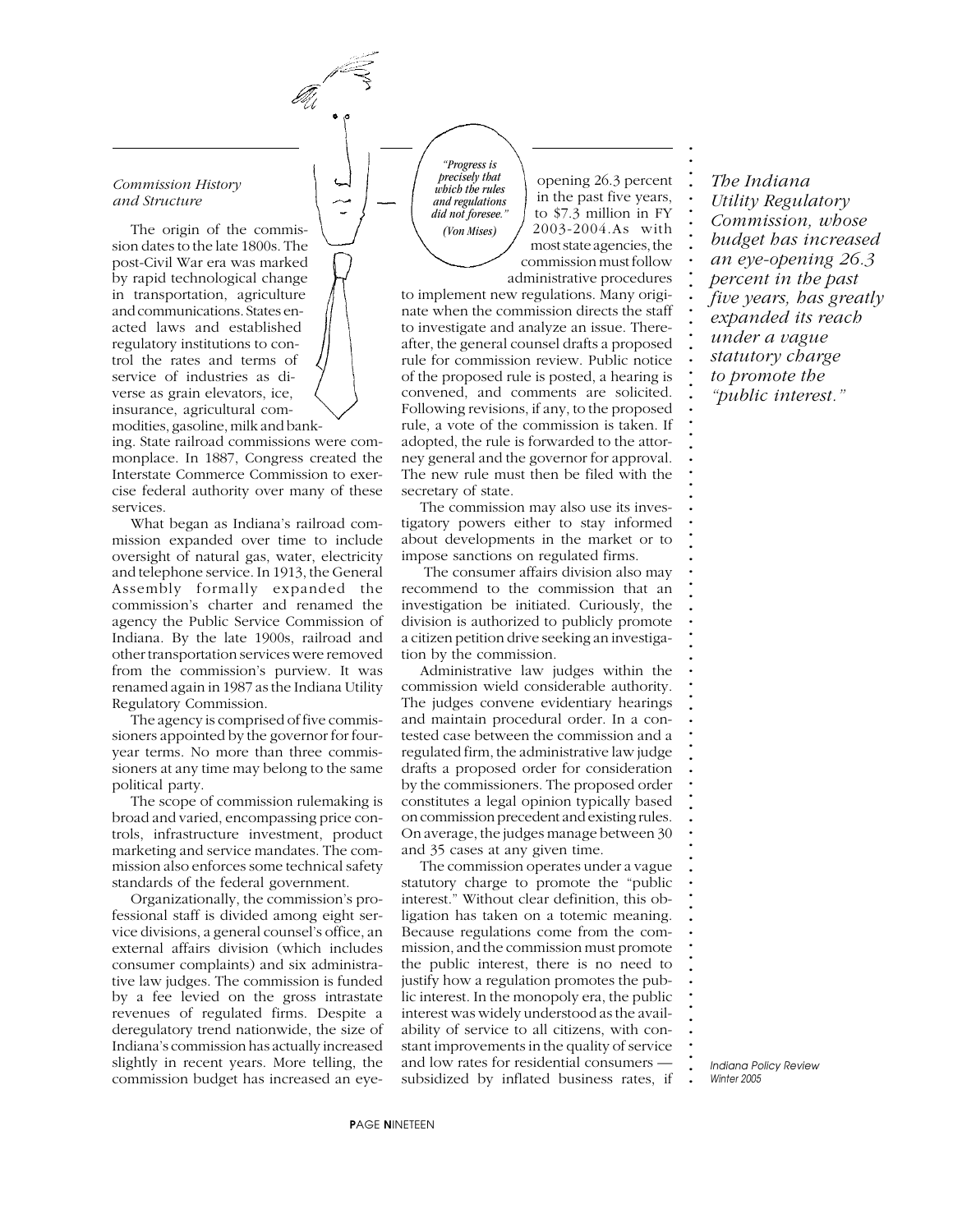## T*HE* I*NDIANA* U*TILITY* R*EGULATORY* C*OMMISSION*

*Commission funding is appropriated through fees imposed on regulated firms. These fees are a hidden tax undermining the growth of new services.*

**. . . . . . . . . . . . . . . . . . . . . . . . . . . . . . . . . . . . . . . . . . .**

need be. However, the monopoly era has passed, and the marketplace is burdened with an outdated and expansive basis for regulation.

#### *Telecommunications Regulation*

A telecommunications division was created following passage of the federal Telecommunications Act of 1996. It is the commission's largest division, with 11 fulltime staff. Despite the clear intent of the federal act to deregulate telecom services in favor of market competition, telecommunications activity has increased in recent years.

Under federal law, the Indiana Utility Regulatory Commission oversees interconnection agreements between telecom carriers. In the last fiscal year, the commission approved 250 such agreements. The commission also acted on 341 petitions filed on other telecom matters.

#### *Commission Oversight and Funding*

The commission was established under Title 8 of the Indiana Code. As such, the General Assembly ultimately is responsible for commission oversight. Jurisdiction is vested in the House Committee on Commerce and Economic Development, and the Senate Committee on Utility

> *"It is the invariable habit of bureaucracies, at all times and everywhere, to assume ... that every citizen is a criminal." (Mencken)*

and Regulatory Affairs. During a legislative recess, the commission is overseen by an interim Regulatory Flexibility Committee, com-

prised of members of the House and Senate committees.

A key role in the composition of the commission is played by the Nominating Committee, which recommends potential appointees to the governor. For each open seat on the commission, the Nominating Committee submits to the governor three qualified candidates evaluated by statutorily prescribed criteria.

**.** *Indiana Policy Review Winter 2005* **.**

**. . . . . . .**

**. . . . . . .**

Unlike most other state agencies, commission funding is not appropriated from general tax revenues but rather through fees imposed on regulated firms. This presents several problems. Such fees create an incentive within the commission for expanding regulation.

That is, the greater the number of regulated firms, the bigger the budget and the more powerful the commission becomes. Moreover, because the fees are passed on to consumers in the form of higher service rates, they constitute a hidden tax that undermines the growth of new services. Finally, the commission is able to avoid the fiscal discipline imposed on other state agencies that must compete for dollars from the general fund.

#### *Conclusions*

Extensive economic regulation by state commissions is increasingly unnecessary. Technological innovation has unleashed market competition, which is far more effective than bureaucracies in ensuring reasonable prices and service quality.

This is particularly true of telecommunications. Consumers now enjoy a multitude of affordable choices, including wireless, cable and Internet-based services.

State jurisdiction also is obviated by the geographic transcendence of new communications technologies. Wireless and Internet services are interstate and global by nature, and state regulation has largely been preempted by the Federal Communications Commission. As the U.S. Supreme Court has observed, the issue "is not whether the Federal Government has taken the regulation of local telecommunications competition from the States. With regard to the matters addressed by the 1996 Act, it unquestionably has."

Technological innovation has freed consumers from the state-sanctioned monopolies of the past. Inflexible and costly state regulation no longer is needed.

The Indiana Utility Regulatory Commission could more effectively serve Hoosiers by shifting its resources from micromanaging the market to a tight focus on consumer protection against fraud. Self-preservation is a strong force within regulatory institutions. But a modernized commission would unleash investment and innovation, which ultimately would best serve the interests of all Indiana citizens.  $\mathsf{Q}$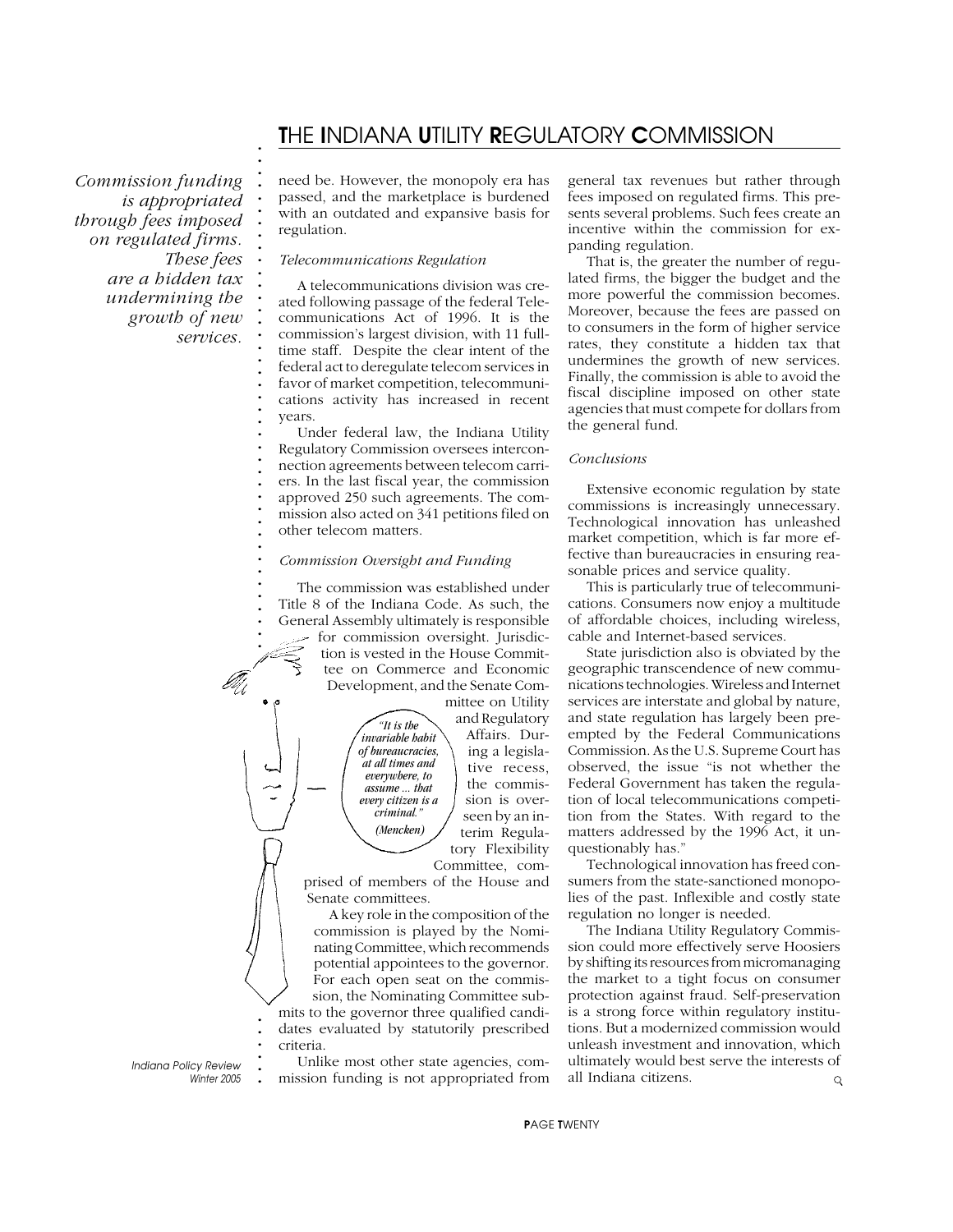# POINTING THE RULE-MAKERS IN THE RIGHT DIRECTION

*A former regulator realized that the ingenuity of customers and providers must be treated as more important than any legislative scheme*

#### **by FREDERICK CORBAN**

 $A$ <sup>s a</sup> telecom regulator in I witnessed dramatic and unanticipated changes in both technology and market conditions. I am left to conclude that legislators and regulators, unable to divine the future,

often distort prices, inhibit competition and undermine investor confidence.

Regulatory missteps, particularly of the past two decades, should be reviewed when formulating new and improved policies. Policymakers must rely more on market forces to produce a vibrant, reliable and secure telecommunications network.

Following the divestiture of AT&T in 1984, Congress and the states began to focus on developing competition in telecommunications, as well as improving pub-



lic access to new technologies. Approaches varied between the individual states and the



*A Telecommunications Handbook for Indiana*

consequences."

Perhaps the First Law of Telecom Regulation ought to be: "For every regulatory action, there is a reaction — but not necessarily the one desired." To the extent we reduce regulation, we also reduce the likelihood of market distortions.

federal government. Reform was a laudable intent, but the regulatory execution often failed to achieve the policy objectives. Policymakers apparently ignored Paul Johnson's admonitions in "Modern Times" to be aware of "the law of unintended

The initial promotion of competition in telecommunications services primarily involved high-volume customers. "Smart" buildings, wired for high-speed data transfer, could be connected directly with alternate suppliers. Fiber networks also were installed. But many of the alternative firms simply resold the network services of incum-

*The First Law of Telecom Regulation ought to be: "For every regulatory action, there is a reaction — but not necessarily the one desired."*

**. . . . . . . . . . . . . . . . . . . . . . . . . . . . . . .**

**. .** *Frederick L. Corban was a commissioner of the Indiana Utility Regulatory Commission from 1984 through 1995 and a past-president of the Mid-America Regulatory Conference. He wrote this for the Indiana Policy Review Foundation.*

**.** *Indiana Policy Review Winter 2005*

P*AGE* T*WENTY-*O*NE*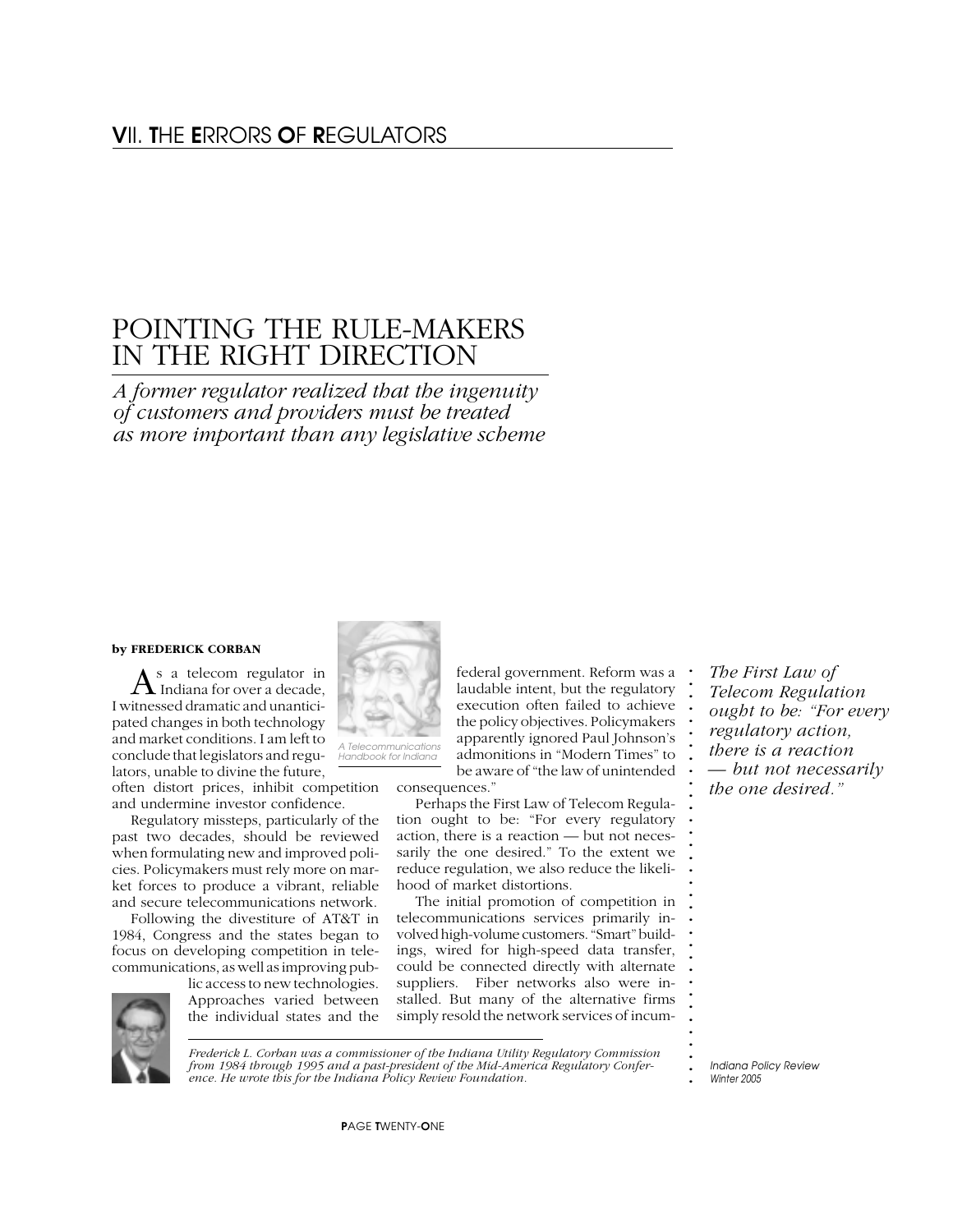# T*HE* E*RRORS* O*F* R*EGULATORS*

*"The worst lesson that can be taught is to rely upon others." (Teddy Roosevelt)*

*Artificially low access rates have delayed competition in wireline services; there has been little incentive for rivals to invest in independent facilities.*

**. . . . . . . . . . . . . . . . . . . . . . . . . . . . . . . . . . . . . . . . . . . . . . . . . . . . . . . . . . . . . . . . . . . . . . . . . . .**

bent local and long-distance companies. While resale was beneficial for some customers, it did little to promote meaningful, lasting competition.

Policymakers at the time presumed that wireline services would continue to dominate telecom services. Incumbent firms thus were required to provide network access to

their rivals. Policymakers also assumed that competitors would build their own network facilities once they established a customer base. Some also expected cable TV firms to add telephone services.

Pricing network access quickly became a major problem. Marginal cost was used to determine access charges, but the marginal cost of a joint-use system cannot be determined accurately.

Consider, for example, joint use in the production of chlorine and sodium hydroxide. The two products are produced in fixed ratio, but demand for the products is not fixed. Demand affects the sale price, and demand varies.

The only accurate pricing mechanism in a competitive market is for suppliers to price services to maximize total revenue, and then to compare the revenue to the total cost. This profit potential not only determines how best to operate the network, but whether or not to invest in new facilities. This was not considered in setting interconnection rates.

 The unintended consequence of these access rates has been delayed competition in wireline services. There has been little incentive for rivals to invest in independent facilities when the cost of access is set artificially low. Moreover, cable TV systems did not install switching equipment because the artificial wholesale pricing made such investment uneconomical.

Meanwhile, optical fiber networks were initially deployed at an unparalleled pace. Several states subsidized such networks, while others simply encouraged deployment. Yet demand for high-speed connections lagged the forecasts, thus creating massive excess capacity that drained the bottom lines of firms across the nation. Most importantly, the greatest competition to the incumbents actually came from ser-

vices that were largely ignored by regulators: wireless and Internet, principally. These technologies are far less dependent on access to the incumbent wireline network and thus are true competition to incumbents and resellers. The variety of telecom

"fees" imposed by state and federal regulators on select services also has distorted the market. Universal service fees, number portability surcharges, subsidies for the hearing impaired and the like actually are taxes masquerading as service costs. Because not all suppliers pay these fees, the result is artificially high telecom rates for some types of services.

Universal service, emergency response and handicapped access are reasonable social goals. As such, the costs should be allocated from state and federal general funds. Universal service has been a federal policy goal for some 70 years. As with most subsidies, demand for the funds has increased exponentially as the list of eligible services has expanded well beyond basic local exchange service.

Universal service taxes distributed to high-cost systems have had significant market effects. For example, by tapping the fund, high-cost telecom firms, primarily rural, are able to install new technologies sooner than rivals in larger markets.

This can be a factor in corporate location decisions, meaning that telecom firms which collect the bulk of universal service funds actually lose customers to the service providers they are subsidizing.

Federally regulated rates for originating and terminating long-distance calls also are a problem. The charges were reduced dramatically based on the same questionable method of determining marginal cost. The result was increased local service rates.

The ingenuity of customers and service providers has done far more to create a competitive telecom market than have legislators and regulators.

Policymakers must resist the urge to impose poorly considered regulations and instead use their authority to limit government interference in telecommunications to issues of safety and security.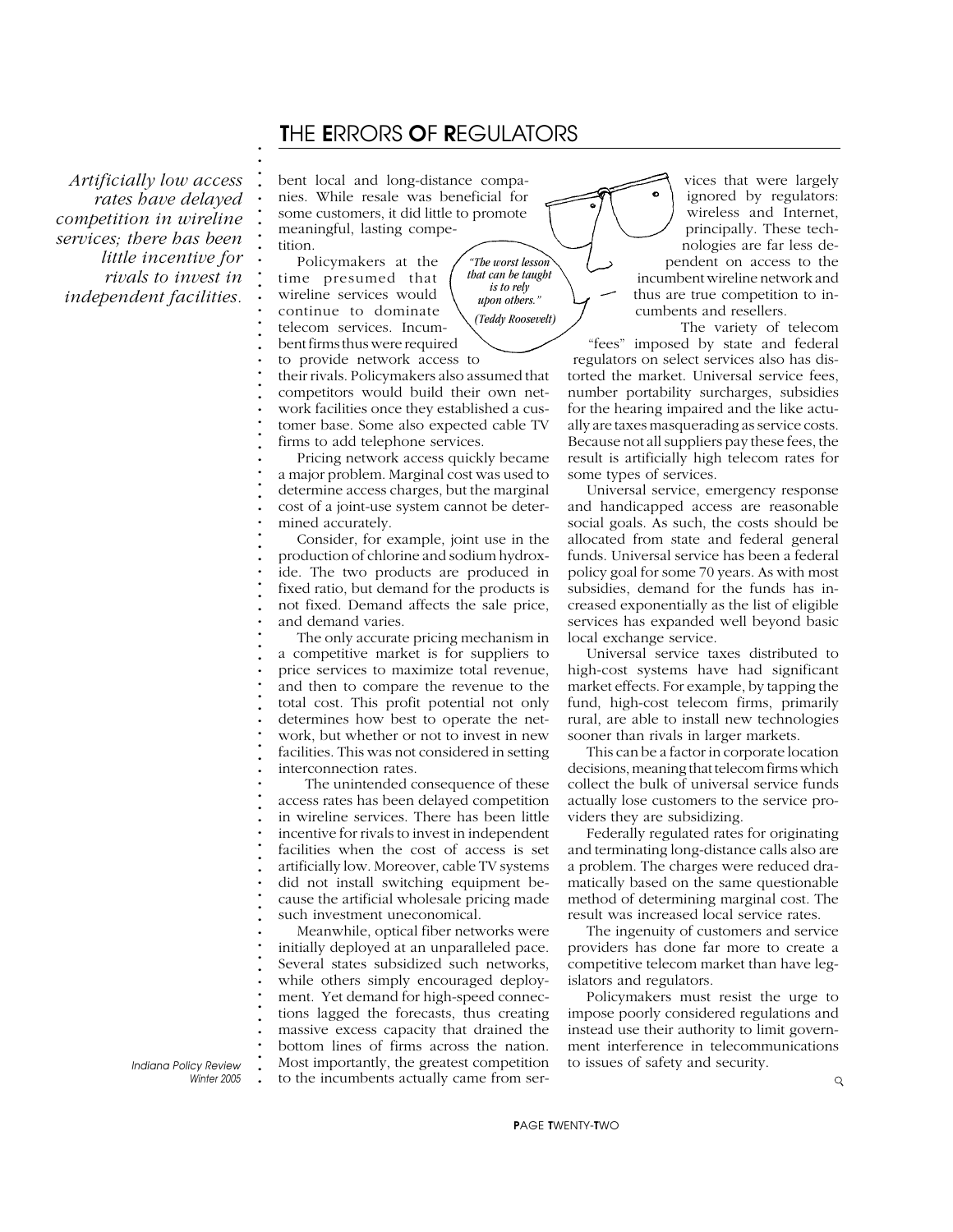# GOOD INTENTIONS FROM THE COMMISSION OF OZ

*Why do we still subsidize a phone line to Aunt Em's when it's cheaper for Dorothy to use her cell?*

#### **by BARRY KEATING**

Cocieties perpetuate myths  $\bigcup$  to convey ideals across generations. On occasion, politicians perpetrate myths to idealize their actions. While the feats and foibles of mythical beings illuminate truths, political myths typically conceal them.

Such is the case with the pervasive cyber-mythology surrounding "universal service," which holds that our collective well-being is only a mouse-click away. We need only subsidize the wiring of every school, library, tenement and farmhouse to alleviate poverty, illiteracy and urban sprawl.

In reality, the \$30 billion in cross-subsidies funneled annually into an expanding array of telecommunications services actually inhibits telecom innovation, network investment and consumer choice. Such unintended consequences are particularly problematic for Indiana and other largely rural states that would benefit most from new telecom deployment.

Among the most enthusiastic promoters of cyber-mythology has been Al Gore, who, as a presidential candidate in 1999, claimed credit for creating the Internet and pledged to speed us down the "information superhighway" (in a hydrogen-powered subcompact) to peace and prosperity.

In fact, Gore was eight years shy of his debut in Congress when the U.S. Department of Defense launched the Arpanet, the



precursor of today's Web. But Gore has been influential nonetheless in preaching the trans-



*Handbook for Indiana*

formative powers of all things digital.

The concept of universal service might seem sensible at first glance. Are we not better off with telecom services universally available at regulated rates? After all, civic and economic engagement

requires a telephone and Internet access, at the very least.

A majority in Congress certainly thought so in 1996, when lawmakers significantly expanded telecommunications entitlements. The Telecommunications Act of 1996 granted schools, libraries and rural health care facilities new telecom discounts ranging from 20 percent to 90 percent, with the biggest breaks for the poorest schools and those in higher-cost areas (largely rural). In addition to subsidized services, the law provided funding for wiring, routers, servers and computers — with little regard for whether teachers could actually utilize the equipment in classroom instruction.

This wasn't the first time that politicians seized on technology as an educational breakthrough. In the 1920s, for example, radio was celebrated as a means to elevate student achievement. Schools everywhere were allocated free radio spectrum, along with a trove of equipment necessary to produce "educational" programming.

Most school-run stations went silent long ago — although my South Bend Community Schools continues to broadcast board meetings twice-monthly. But recognizing a higher use for the spectrum, the Federal

*The original goal of a telephone in every home has evolved into an entitlement for advanced Internet services.*

**. . . . . . . . . . . . . . . . . . . . . . . . . . . . . . . . . . . . . . . . . . . . . . . . . . . .**

**.** *Indiana Policy Review Winter 2005*

*Barry P. Keating, Ph.D., an adjunct scholar with the Indiana Policy Review foundation, is the Jesse H. Jones Professor at the University of Notre Dame's Mendoza College of Business.*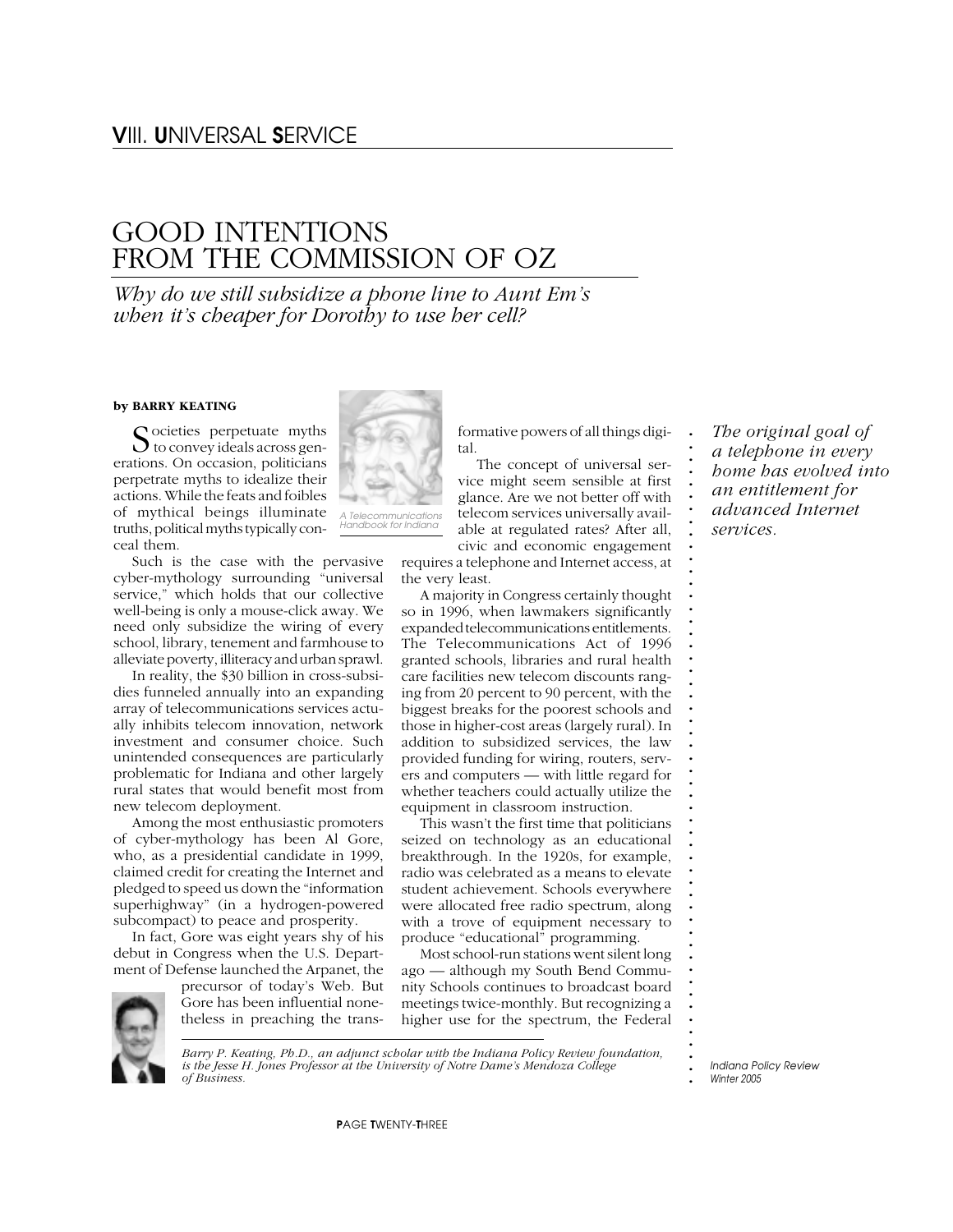# U*NIVERSAL* S*ERVICE*

**.** *Universal Service Support*

**. . . . . . . . . . . . . . . . . . . . . . . . . . . . . . . . . . . . . . . . . . . . . . . . .**



*It is economically irrational to continue subsidies for costly rural wireline services for which there now exist more costeffective substitutes, i.e., wireless technologies.*

> **.** *Indiana Policy Review Winter 2005*

Communications Commission last year began reviewing proposals from schools and universities to sell their radio licenses for commercial use.

Prior to passage of the 1996 act, universal service subsidies were limited to basic local wireline service for low-income households and rural service providers (whose higher costs are largely a consequence of their low-density market). The lion's share of universal service funds originally was generated by artificially raising long-distance rates. But the advent of competition in the 1980s dramatically reduced longdistance rates, thereby squeezing the Universal Service Fund. A richer revenue stream was needed.

In a marked departure from past practice, the 1996 act expanded universal service eligibility to include "advanced" telecommunications services such as Internet access, and imposed new "fees" to fund the subsidies. Absent statutory reform, the subsidies may well be applied to all manner of new technologies in the future. Simply put, the original goal of a telephone in every home has evolved into an entitlement for advanced Internet services.

The chart above illustrates the ballooning of subsidies since passage of the Telecommunications Act of 1996.

Ironically, this expansion of universal service threatens to undermine the very market forces that spur innovation, and which have dramatically increased affordable telecom options. By mandating "affordable rates" for all, the federal statute and similar state laws actually stymie the ability of telecom firms to launch new services and enter new markets. Simply put, the higher rates consumers must pay to cover universal service costs crimp their disposable income and thus reduce service providers' opportunities for profit.

Today's cyber-mythology is rooted in the mistaken belief that telephone penetration across America would not have transpired without government-mandated universal service subsidies. In fact, universal service was the brainchild of Theodore Newton Vail, who, as president of AT&T, struck a brilliant deal with the feds in 1913 to provide universal service in exchange for a government-sanctioned monopoly. Up until then, hundreds of rival telephone firms were wiring the nation.

But public officials, eager to regulate the nascent industry, embraced Vail's motto: "One Policy, One System, Universal Service."

Telecommunications is hardly the only service to be judged as too essential to avoid government control. Railroads, trucking and airlines, for example, all have been regulated as common carriers. But it is noteworthy that deregulation of these same services has benefited consumers and the economy far more than government control ever did.

Universal service as a regulatory imperative has largely been rendered obsolete by the range of affordable services spawned by new technologies. Thus, it is economically irrational to continue subsidies for costly wireline services for which there now exist more cost-effective substitutes. Wireless technologies, for example, can service rural areas at much lower cost.

In an unfettered telecom market, entrepreneurs would meet demand by deploying the most cost-effective technologies rather than maintain less efficient networks for the sake of generating revenue through universal service subsidies.

The universal service myth brings to mind The Wizard of Oz. Poor Dorothy, so meek and mild, was utterly convinced that only the great and powerful Oz could possibly fulfill her wish to return home. Yet once the wizard's trickery was exposed, Dorothy realized her own power. We, too, need to pull back the curtain and recognize that universal service will not make our dreams come true. And that's a fact.  $\mathsf{Q}$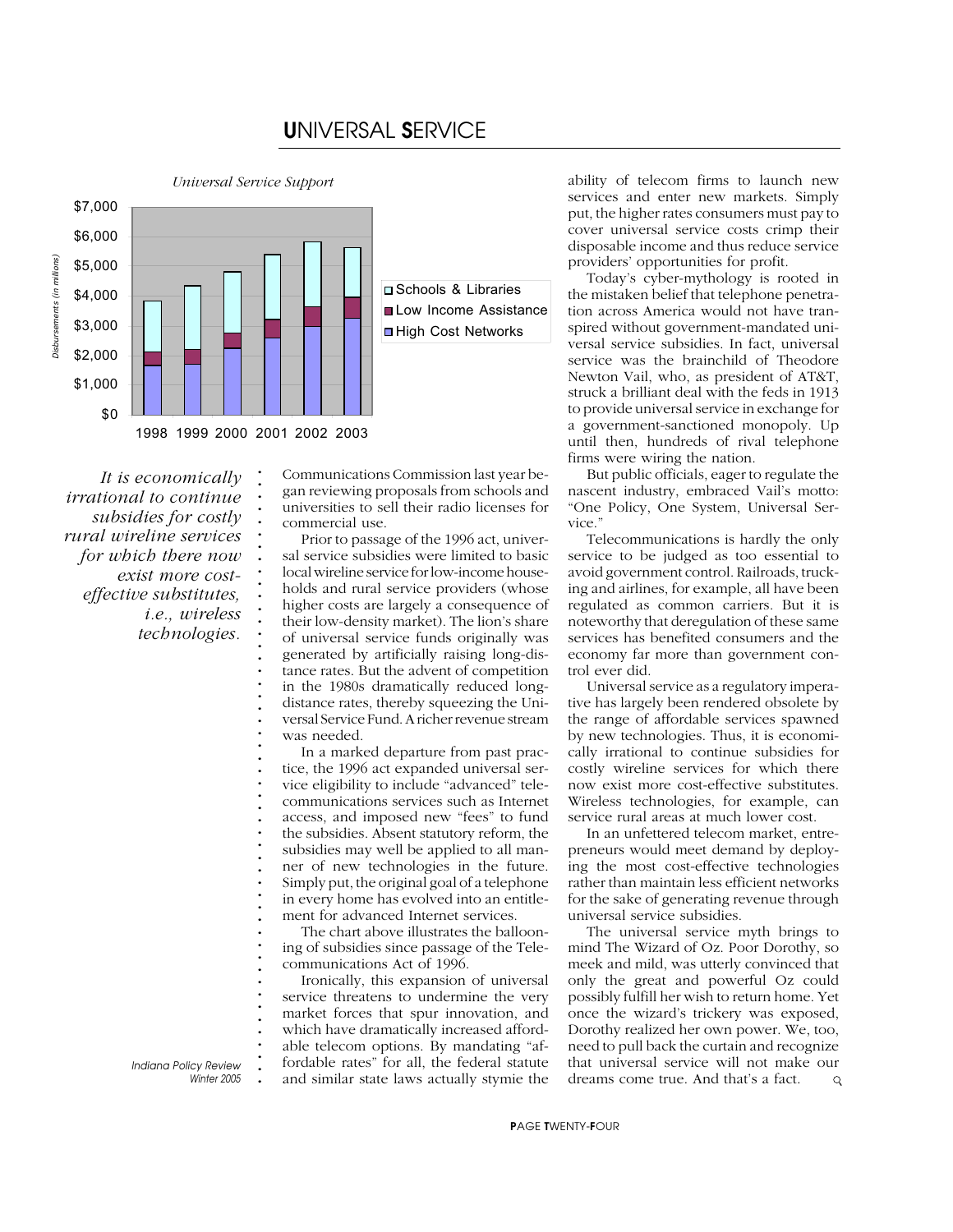# I*X.* C*ANDIDATE* Q*UESTIONNAIRE COMPILED BY DIANE KATZ*

| All                                                                                                      | GOP                                                                                                                        | Dems                                               | Libertarian                                        |  |  |  |  |
|----------------------------------------------------------------------------------------------------------|----------------------------------------------------------------------------------------------------------------------------|----------------------------------------------------|----------------------------------------------------|--|--|--|--|
| 1. Broadband service is sufficiently<br>available throughout Indiana.                                    |                                                                                                                            |                                                    |                                                    |  |  |  |  |
| 14% Agree<br>70% Disagree<br>18% Don't Know                                                              | 8.6 Agree<br>78.2 Disagree<br>13 Don't Know                                                                                | 25 Agree<br>58.3 Disagree<br>16.6 Don't Know       | 12.5 Agree<br>62.5 Disagree<br>25 Don't Know       |  |  |  |  |
| 2. The price of broadband service is:                                                                    |                                                                                                                            |                                                    |                                                    |  |  |  |  |
| 40% Too High<br>2% Too Low<br>26% About Right<br>32% Don't Know                                          | 27.2 Too High<br>4.5 Too Low<br>22.7 About Right<br>45.4 Don't Know                                                        | 41.6 Too High<br>33.3 About Right<br>25 Don't Know | 56.2 Too High<br>25 About Right<br>18.7 Don't Know |  |  |  |  |
| 3. Broadband service rates should be regulated.                                                          |                                                                                                                            |                                                    |                                                    |  |  |  |  |
| 11.7% Agree<br>68.6% Disagree<br>19.6% Don't Know                                                        | 4.3 Agree<br>65.2 Disagree<br>30.4 Don't Know                                                                              | 33.3 Agree<br>41.6 Disagree<br>25 Don't Know       | 6.2 Agree<br>93.7 Disagree                         |  |  |  |  |
|                                                                                                          | 4. Cable and telephone companies should be required to allow<br>use of their networks by rival Internet Service Providers. |                                                    |                                                    |  |  |  |  |
| 29.4% Agree<br>43.1% Disagree<br>27.4% Don't Know                                                        | 17.3 Agree<br>43.4 Disagree<br>39.1 Don't Know                                                                             | 50 Agree<br>8.3 Disagree<br>41.6 Don't Know        | 31.2 Agree<br>68.7 Disagree                        |  |  |  |  |
| of their networks by rivals should be regulated.                                                         | 5. The rates charged by cable and telephone companies for use                                                              |                                                    |                                                    |  |  |  |  |
| 17.6% Agree<br>58.8% Disagree<br>23.5% Don't Know                                                        | 4.3 Agree<br>60.8 Disagree<br>34.7 Don't Know                                                                              | 50 Agree<br>25 Disagree<br>25 Don't Know           | 12.5 Agree<br>81.2 Disagree<br>6.2 Don't Know      |  |  |  |  |
| service in Indiana.                                                                                      | 6. There is sufficient competition in long-distance telephone                                                              |                                                    |                                                    |  |  |  |  |
| 54.9% Agree<br>33.3% Disagree<br>11.7% Don't Know                                                        | 69.5 Agree<br>17.3 Disagree<br>13 Don't Know                                                                               | 66.6 Agree<br>25 Disagree<br>8.3 Don't Know        | 25 Agree<br>62.5 Disagree<br>12.5 Don't Know       |  |  |  |  |
| 7. There is sufficient competition in local telephone service<br>in Indiana.                             |                                                                                                                            |                                                    |                                                    |  |  |  |  |
| 32% Agree<br>50% Disagree<br>18% Don't Know                                                              | 47.8 Agree<br>30.4 Disagree<br>21.7 Don't Know                                                                             | 45.4 Agree<br>36.3 Disagree<br>18.1 Don't Know     | 87.5 Agree<br>12.5 Don't Know                      |  |  |  |  |
| 8. Long-distance telephone rates should be regulated.                                                    |                                                                                                                            |                                                    |                                                    |  |  |  |  |
| 11.7% Agree<br>74.5% Disagree<br>13.7% Don't Know                                                        | 8.6 Agree<br>69.5 Disagree<br>21.7 Don't Know                                                                              | 25 Agree<br>58.3 Disagree<br>16.6 Don't Know       | 6.2 Agree<br>93.7 Disagree                         |  |  |  |  |
| 9. Local telephone rates should be regulated.                                                            |                                                                                                                            |                                                    |                                                    |  |  |  |  |
| 16% Agree<br>62% Disagree<br>22% Don't Know                                                              | 13.6 Agree<br>54.5 Disagree<br>31.8 Don't Know                                                                             | 33.3 Agree<br>33.3 Disagree<br>33.3 Don't Know     | 6.2 Agree<br>93.7 Disagree                         |  |  |  |  |
| 10. Telephone companies should be required to allow use<br>of their networks by rival service providers. |                                                                                                                            |                                                    |                                                    |  |  |  |  |
| 39.5% Agree<br>35.4% Disagree<br>25% Don't Know                                                          | 36.3 Agree<br>31.8 Disagree<br>31.8 Don't Know                                                                             | 45.4 Agree<br>9 Disagree<br>45.4 Don't Know        | 40 Agree<br>60 Disagree                            |  |  |  |  |
| 11. The rates charged by telephone companies for use<br>of their networks by rivals should be regulated. |                                                                                                                            |                                                    |                                                    |  |  |  |  |
| 26.5% Agree<br>53% Disagree<br>20.4% Don't Know                                                          | 22.7 Agree<br>50 Disagree<br>27.2 Don't Know                                                                               | 50 Agree<br>25 Disagree<br>25 Don't Know           | 13.3 Agree<br>80 Disagree<br>6.6 Don't Know        |  |  |  |  |

*The questionnaire tabulated at left was mailed in mid-July to all candidates filing for the November election with the Secretary of State. Follow-up phone calls were made two weeks later to those who had yet to respond. Out of 51 responses, 12 were from Democrats, 23 were from Republicans and 16 were from Libertarians. Responses came from candidates in four of the nine congressional races, 10 of the 24 state Senate races and 30 of the 100 state House races.*

**.** *Indiana Policy Review*

**. . . . . . . . . . . . . . . . . . . . . . . . . . . . . . . . . . . . . . . . . . . . . . . . . . . . . . . . . . . . . . . . . . . . . . . . . . .**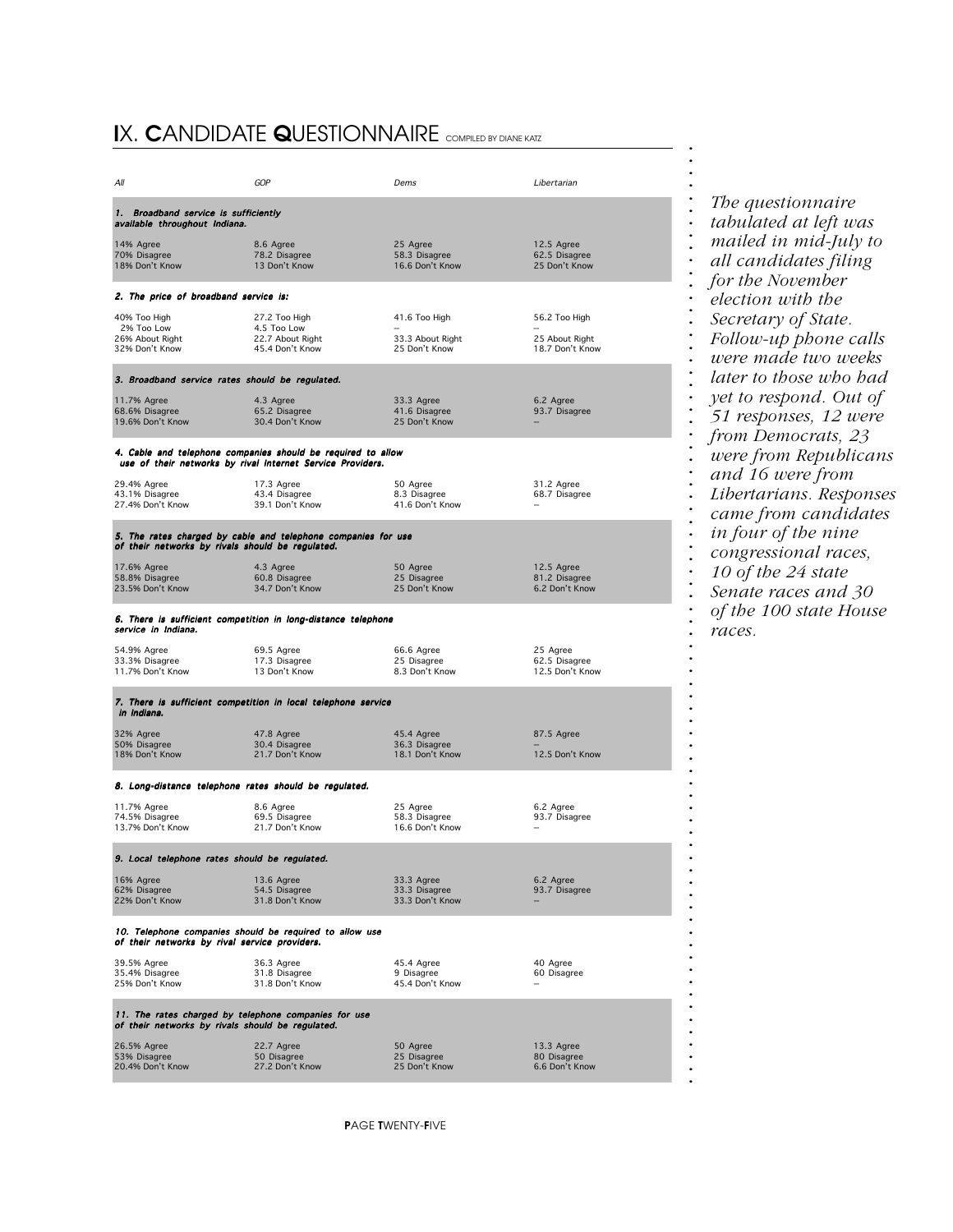# X*.* H*OW* D*OES* T*HIS* S*TUFF* W*ORK?*

*TO LEARN MORE:*

*Federal Communications Commission: www.fcc.gov*

> *Progress and Freedom Foundation: www.pff.org*

*United States Telecom Association: www.usta.org*

#### **by DIANE KATZ**

**. . . . . . . . . . . . . . . . . . . . . . . . . . . . . . . . . . . . . . . . . . . . . . . . . . . . . . . . . . . . . . . . . . . . . . . . . . .**

**Plain Old Telephone Service (POTS)** refers to the basic voice service traditionally transmitted over **the copper wire network.** The sound waves of a caller's voice are converted by the telephone handset into electrical signals that travel over the network. The copper network is prone to interference, and the signal may weaken over distance, thus requiring amplification along the way.

The copper network originally carried only **analog** signals, which travel in a continuous stream and require a dedicated circuit. But the network has been upgraded also to carry **digital** signals, which do not require a continuously open and dedicated circuit, thereby increasing network transmission capacity.

**Telephone Numbers** *—* Telephone numbers in the United States are organized according to the North American Numbering Plan. The numbering plan is administered by a private firm selected by the Federal Communications Commission through competitive bidding. The numbering plan is subject to directives from regulatory authorities in member countries.

The 10-digit numbers used in the United States consist of three separate codes that designate the route and billing of every call. Each number, when dialed or pressed, emits a tone deciphered by network computers. The first three digits, known as the area code (or Numbering Plan Area), identify a metropolitan area. The next three digits, known as the exchange (or Prefix), specify the central office from which the call is routed to a local destination. The last four digits (Station) represent the individual customer line.

Under federal law, a customer must be allowed to keep a telephone number when changing service providers within a local area. This "number portability" requires a master database to determine whether the customer line is maintained by the original service provider or assigned to a competitor.

**Circuit-based Technology** *—* Circuitbased technology, commonly referred to as

"analog," relies on a dedicated, continuous transmission path through the network. A dedicated circuit is among the most reliable technologies, although it is not the most efficient in terms of network capacity.

**Packet-based Technology** *—* Packetbased technology, commonly referred to as "digital," does not require a dedicated path through the network, but instead arranges data in fragmented "packets" to speed transmission. Each packet is routed using the best network connection available at a given time, and the packets are reassembled in their original order at the destination of the call.

**DSL** — Digital Subscriber Line (DSL) technology enables data to be transmitted at high speeds through the copper-wire telephone network. A "transceiver" linked to a personal computer connects to the network of an Internet Service Provider through the local telephone network. Data is compressed into digital packets and routed by the Internet Service Provider to the World Wide Web.

**ISDN** — The Integrated Services Digital Network technology (ISDN) allows a single copper-wire telephone line to transmit both voice and data signals. Users must dial in to establish a network connection, and fees are typically assessed based on the duration of transmission. ISDN is only available within 3.4 miles of a service provider's central office.

**T1 (or DS1)** — A T1 line is a high-speed digital circuit that provides the equivalent of 24 voice-grade lines (or channels) of transmission capacity. The line is leased as a direct connection to a computer system, an Internet Service Provider or a destination specified by the customer. A T1 line is capable of transmitting large text files, as well as graphics and audio.

**T3 (or DS3)**  $- A$  T3 line is a higherspeed digital circuit that provides the equivalent of 672 voice-grade lines (or channels) of transmission capacity. The T3 line serves as the principal artery for heavy volumes of Internet traffic, including transmissions generated by corporations, universities and Internet Service Providers. The T3 is ca-

*<sup>&</sup>quot;How Does This Stuff Work" was published originally in A Telecommunications Policy Primer, copyright the Mackinac Center for Public Policy. It is reprinted here with permission. All rights are reserved. The full work can be accessed at the Mackinac web site, http://www.mackinac.org/ article.asp?ID=6750.*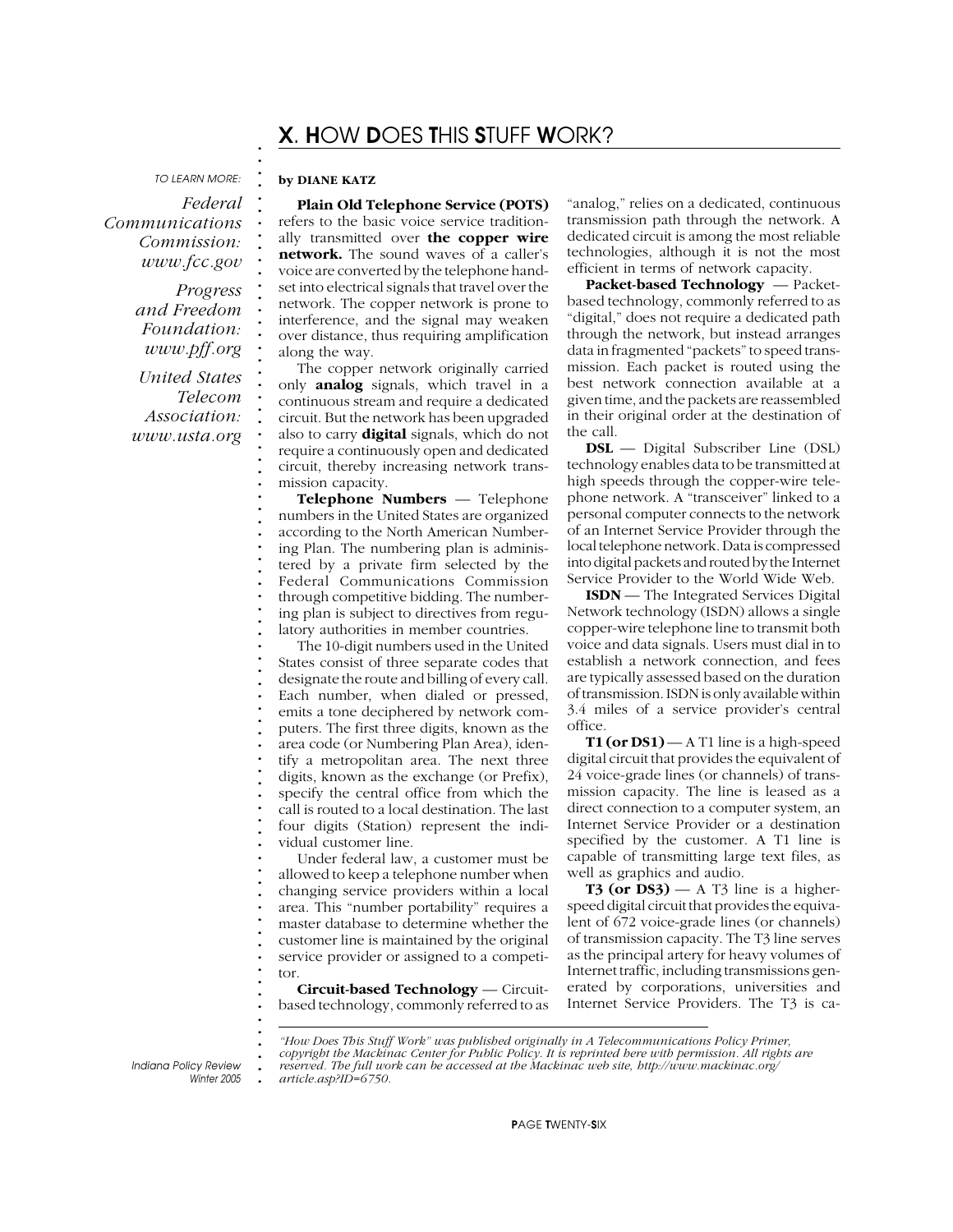pable of full-screen, fullmotion video transmissions.

**Fiber to the Home** *—* Fiber to the Home (FTTH), also known as Fiber to the Premises (FTTP), entails replacing copper telephone lines with optical fiber cable

at the user's residence to increase transmission capacity. The hair-thin strands of glass fiber carry pulses of light that deliver volumes more data at higher speeds. Transmitters are needed to convert electrical impulses from a computer into light streams.

**OCn** — OCn, or Optical Carrier Networks, transmit large amounts of data as light signals. The networks vary in capacity. An OC1, for example, can carry the equivalent of a T3 line. Telephone companies use OC12 systems between central offices to carry some 8,000 simultaneous conversations on a single strand of fiber.

**Coaxial Cable** *—* The coaxial cable through which television programming is delivered can also accommodate voice and high-speed data transmissions. Coaxial cable requires use of a modem to properly relay signals to the Internet and other network connections. Modem signals are first received by a neighborhood "node" that directs hundreds of such transmissions to network connections at the cable vendor's facility. Amplifiers boost signal strength along the transmission route.

**VoIP** — Voice over Internet Protocol (VoIP) sometimes refers to private networks that use packet-based technology to transmit calls. The sound waves of a caller's voice are digitally encoded and transmitted as packets of data. The message is decoded to voice at the destination of the call. Private networks allow users to prioritize call routing to ensure transmission speed and quality.

VoIP also refers to calls transmitted over the public Internet in order to bypass the local calling network. Unlike private networks, calls routed over the public Internet may be affected by network congestion associated with multiple users transmitting large amounts of data simultaneously. However, these technical challenges are expected to be overcome as the technology continues to advance.

**Cellular Service** *—* Cellular telephones essentially operate as two-way radios that

*"Trade and commerce, if they were not made of Indian rubber, would never manage to bounce over the obstacles which legislators are continually putting in their way."*

*— Henry David Thoreau*

cellular towers that connect with switches to other networks, including the wireline network. Calls may be transmitted as analog or digital signals.

are also capable of transmit-

**Wireless Local Loop** *—* Wireless Local Loops use rooftop antennas rather than copper wire or optical fiber to transmit telephone calls. Unlike cellular calling, wireless local loops only provide service between fixed points. The antennas relay the signals to "hub" receivers, which interconnect with the wire line network.

**Spectrum** — "Electromagnetic spectrum" is the scientific term for the full range of electric, magnetic and visible radiation in the universe. Waves within the spectrum vary in size, frequency and energy, and they are classified by their wavelength. The waves can extend from one-billionth of a meter, as in gamma rays, to centimeters and meters, as in radio waves. Waves of similar length are categorized into bands. Within bands, waves travel at various frequencies. The Federal Communications Commission allocates licenses for use of specific radiowave frequencies.

Spectrum capacity continues to expand as technology improves at delineating new frequencies and reducing interference.

WiFi — Wireless Fidelity, commonly referred to as "WiFi," is a local computer or audio network that uses high-frequency radio signals to transmit and receive data over short distances.

**Satellite** *—* Satellites operate as celestial antennas, relaying signals to and from computers to various Internet Service Providers. The transmissions are weather-sensitive and more prone to landscape interference than other technologies.

**Broadband Over Power Lines (BPL)** *—* A number of utilities are experimenting with using power lines to transmit voice and data signals. The existing wiring of homes and businesses presents opportunities for a variety of applications. Computer adapters are necessary to filter the various signals.  $Q$ 

**. . . . . . . . .** ting video and text data. Calls are transmitted as electrical signals within the radio-wave channels allocated to service providers. The signals are relayed between *Diane S. Katz, A Telecommunications Policy Primer, the Mackinac Center for Public Policy, http:// www.mackinac.org/*

*TO LEARN MORE:*

**. . . .**

**. . . . . . . . . . . . . . . . . . . . . . . . . . . . . . . . . . . . . . . . . . . . . . . . . . . . . . . . . . . . . .**

*article.asp?ID=6750.*